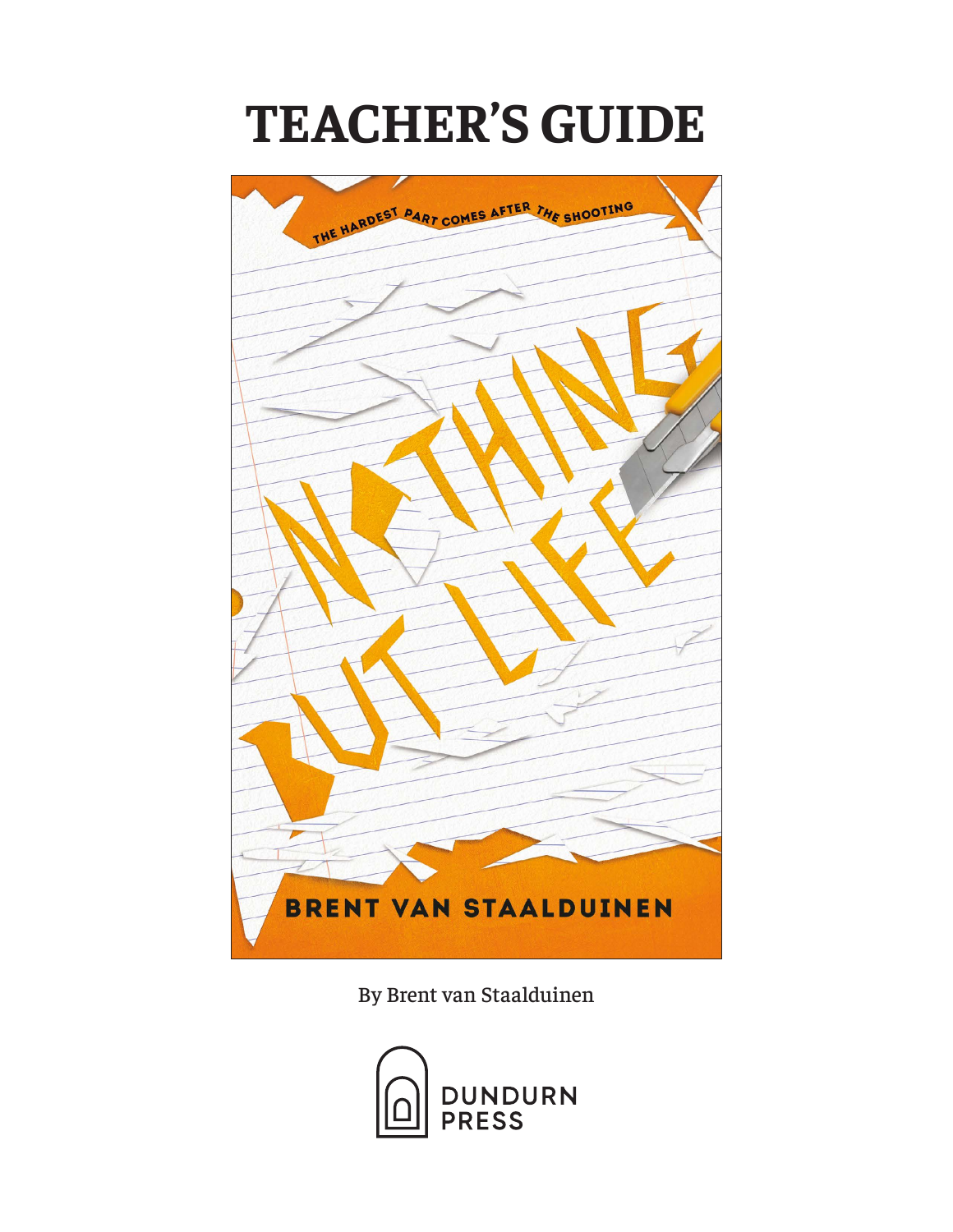

We acknowledge the support of the Government of Ontario through Ontario Creates.

The publisher is not responsible for websites or their content unless they are owned by the publisher.

> Dundurn Press 1382 Queen Street East Toronto, Ontario, Canada M4L 1C9 dundurn.com, @dundurnpress  $\blacktriangleright$  f  $\textcircled{\scriptsize{}}$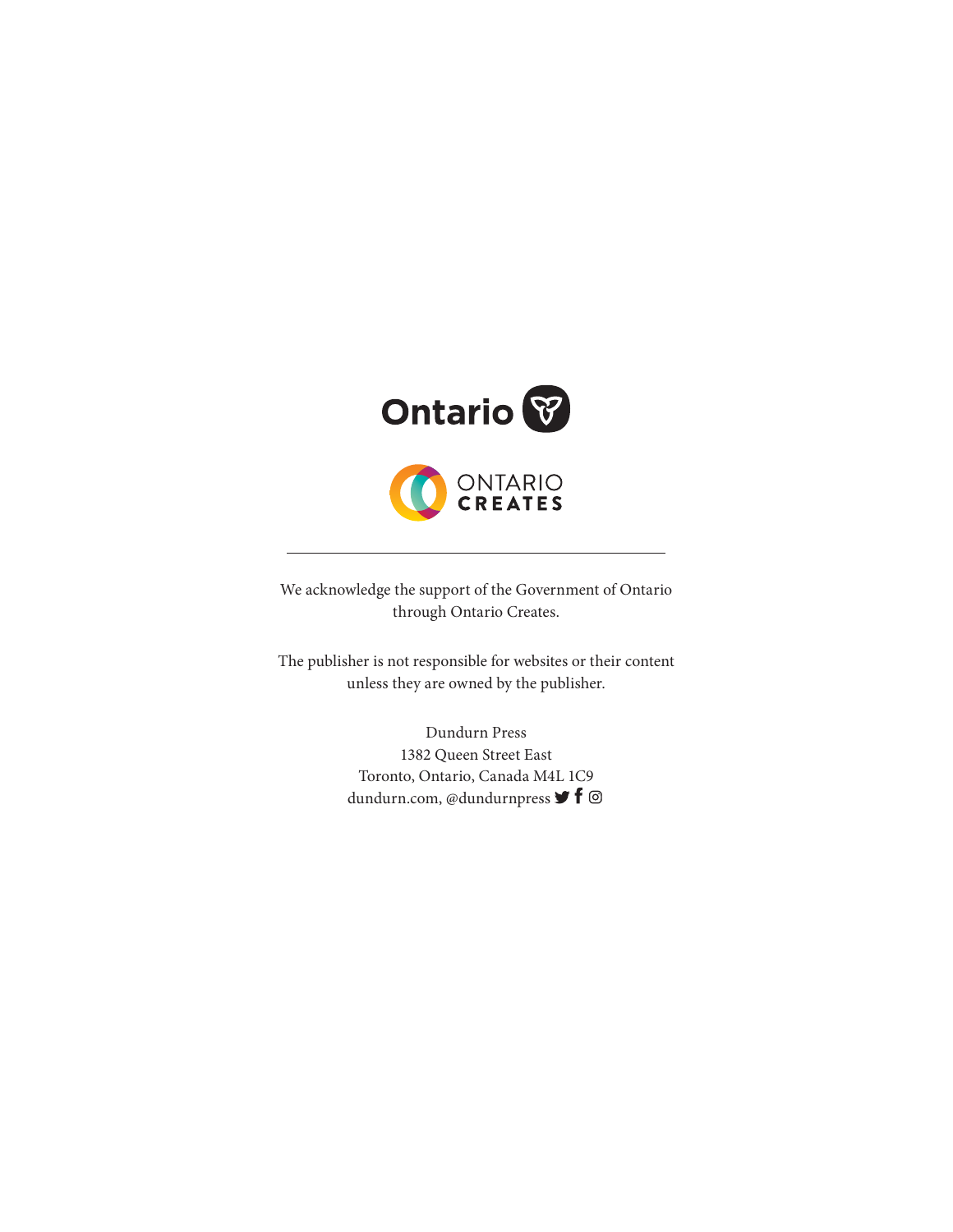## **CONTENTS**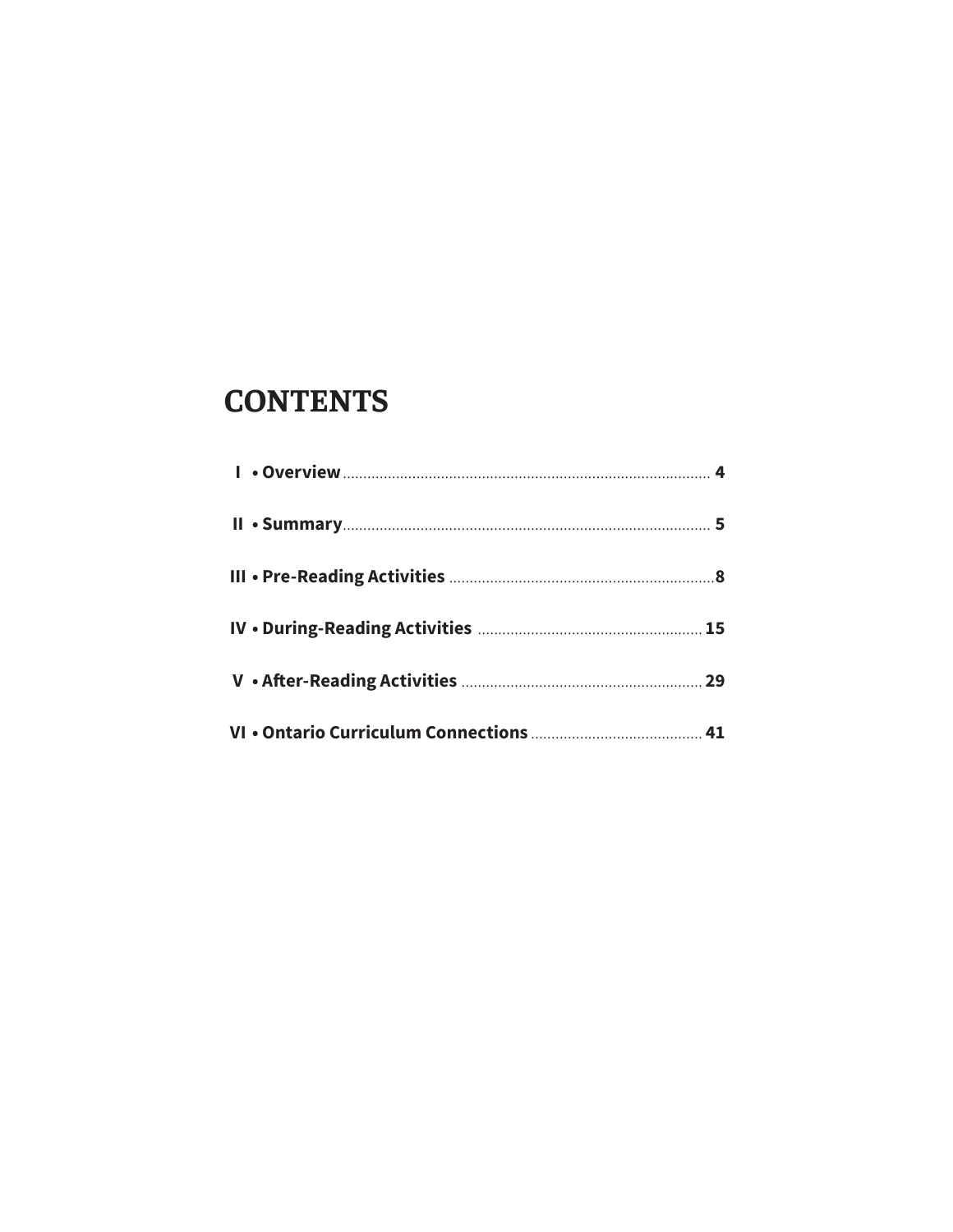# **I • OVERVIEW**

### **About the Novel**

Dills and his mom have returned to Hamilton, her hometown, hoping to leave the horrors of Windsor behind. But it's impossible to escape the echoes of tragedy, and trouble always follows trouble.

When Dills hurts a new classmate, it comes out in court that he was in the Windsor High library when the shooter came in. But he won't talk about what he saw, what he still sees whenever he closes his eyes. He can't. He definitely can't tell anyone that the Windsor Shooter is his stepfather, Jesse, that Jesse can speak into his mind from hundreds of kilometres away, and that Dills still loves him even though he committed an unspeakable crime.

### **Content Considerations**

*Nothing but Life* is a novel about a young man dealing with the aftermath of a school shooting committed by his stepfather. Mass shootings, and in particular school shootings, may present difficult and complex issues for teenagers to navigate. That the crime was committed by a loved one should also be noted as content that might prove challenging.

The novel does not present graphic depictions of the shooting itself, but Dills, the main character, does remember many of his feelings and impressions from the day of the tragedy. These are presented through his eyes, simplified and explained in a manner he is capable of, which in his case avoids detailed descriptions. However, it should be noted that language can be a powerful trigger when it comes to traumatic content, so teachers of the novel are recommended to put in place strategies to process emotional difficulties that the subject matter might generate.

In addition, Dills's stepfather, Jesse, committed the crime, potentially generating concerns of parental/stepparental difficulties, especially given that Dills never gets to confront or talk to Jesse about his motives. This uncertainty is an intentional device intended to mirror that life often lacks clear episodes of closure on difficult issues, in contrast to many prominent narratives that operate along happily-ever-after lines, and may prompt a strong reaction. Here, too, it is recommended that teachers try to anticipate the challenging conversations and reactions that may result from exploring this subject matter.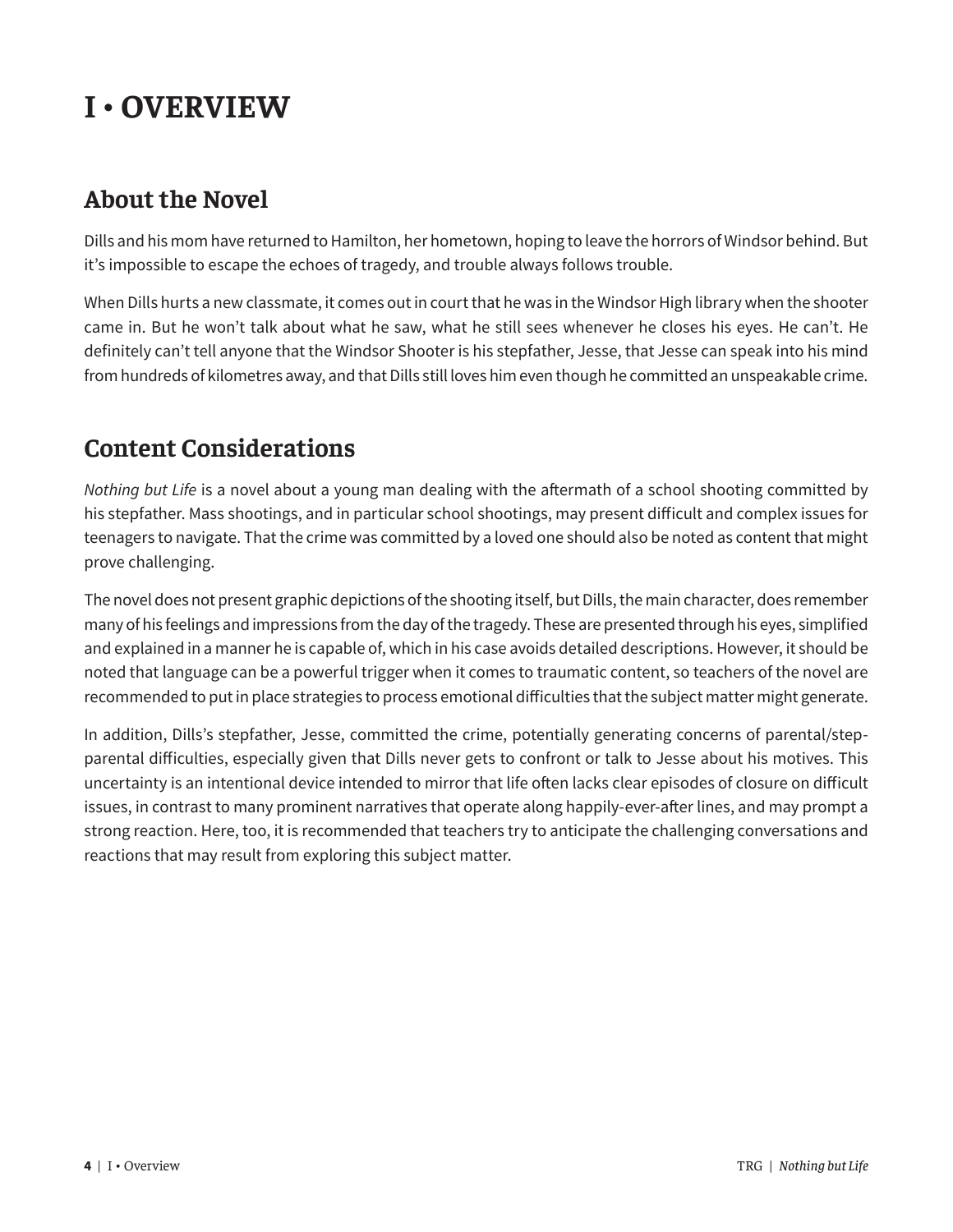# **II • SUMMARY**

Wendell (Dills) Sims and his mom, Victoria, have moved back to Hamilton, her hometown, looking to start over. Dills can't talk about the day his stepdad, Jesse, came into the Windsor Middle School library and opened fire. The memories are too raw. Plus, it's hard to think about how many lives Jesse stole, the families he tore apart. Yet Dills doesn't think Jesse's a monster. Before he became the Windsor Shooter, Jesse was just a Hero Stepdad, a haunted combat vet who loved his family as fiercely as he fought his demons. And Dills still loves him.

But you can't run from tragedy, and trouble always follows trouble. The novel opens in youth court, where Dills is receiving his sentence for hurting one of his new classmates. Ten days earlier, in the final math class of the year, Dills snapped, using a box cutter on Pat, the bully who had been tormenting Dills since his first day at the new school. The judge, having learned about Windsor, goes easy on him, sentencing Dills to 240 hours of community service, to be spent picking up trash in his local park for the rest of the summer.

Reality really sets in for Dills at home the next morning when Sean, the probation officer, arrives with a long list of restrictions and rules, a safety vest, helmet, and a map. And an ankle monitor that Dills will have to wear while he completes his sentence. With little fanfare, Dills gets sent out to work, supervised by Gal, the park manager, a scarred veteran of one of Israel's many conflicts.

The park, which not only has large grassy areas and play fields, also encompasses a huge area of protected forest and wetland full of hiking trails, which Dills is also responsible for. Between the heat, the bugs, and all the gross things that settle in trash when it sits on the ground, it is quickly apparent that 240 hours might not be as light a sentence as everyone thought. And Dills, who is still dealing with the shadows of the Windsor shooting — he survived while so many of his classmates and teachers did not — has far too much time to think.

Plus, Jesse is still alive. He tried to kill himself after the shooting and is now lying comatose in a Windsor hospital bed. Nothing can happen until either he wakes up or dies, so no one knows what to do with him. The strain of waiting and not knowing is bad enough, but Dills can't talk about it with anyone, either. He quickly falls back into the habit of talking to himself, which is what put him on Pat's radar in the first place.

Then Jesse starts talking to Dills. *Come see me*, he says. Dills knows that there's a very real possibility that his bruised psyche is playing tricks on him. But this feels different. Dills often remembers Jesse's sayings and life lessons with great clarity, but here, now, Jesse's voice sounds as real as if he were standing two feet away. And unlike everyone else, Dills has never thought of Jesse as a monster. He understands why they do, of course, but no one knows all the goodness Jesse brought into Dills's and Victoria's lives, either. What if Jesse's voice is real? What if he needs Dills? What if he's reaching out to the only person who could still listen?

Dills wants to go back. There are so many questions he needs answered, like why did Jesse go to Dills's classroom first on the day of the shooting, before heading to the library? But leaving isn't just a matter of dropping his garbage spike and jumping on a bus. There's the ankle monitor to consider, and all the complications that would arise from breaching his court conditions. Plus, how would his mom react? She has gone through hell, too, trying so hard to find again the life they once had.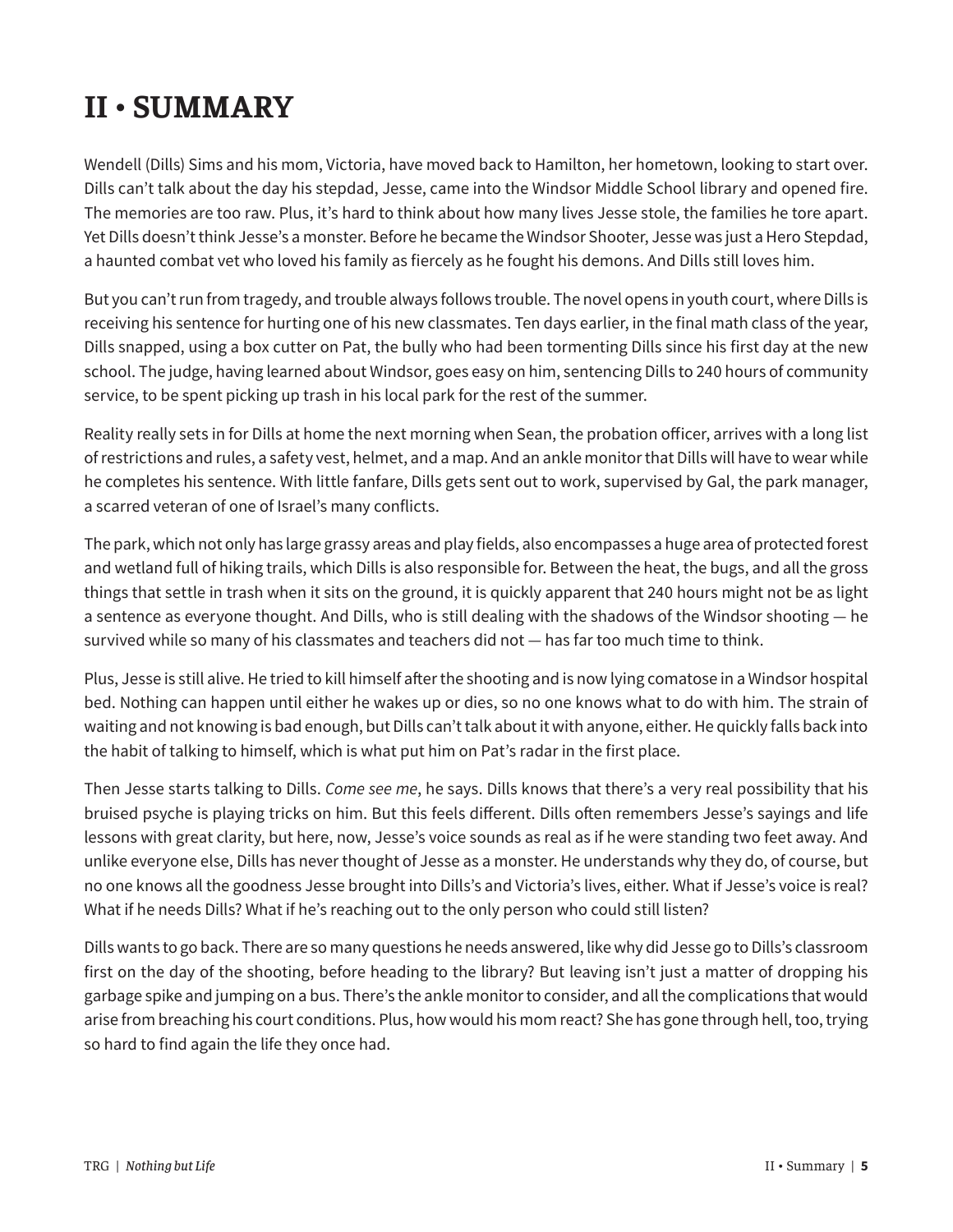Life doesn't stop while Dills is sweating his way through bag after bag of garbage, either. They live with Victoria's mother, Gramma Jan, and her sister, Aunt Viv, in the home built by Dill's great-grandfather, an arrangement that brings its own challenges. Gramma Jan has an episode that puts her in the hospital, worrying everyone around her and uncovering a terminal form of cancer. Aunt Viv, a blunt computer consultant (do *not* call her a hacker), somehow ends up in a relationship with Sean, surprising everyone, including herself. And Catherine Walters, a reporter from the local newspaper, is digging around Dills's life to try and figure out why the judge kicked everyone out of the courtroom and gave Dills such a light sentence.

One day, Dills stumbles across a secret space in a park hedge, where Mia, one of his new classmates, goes to escape her own troubles. She's a wrestler, a Muslim, and an independent soul, which chafe against the structures and people in her own life. Dills is both awed and intrigued by her strength, and she seems to be all right with his quirks and foibles, too. Their friendship is immediate and intense.

You can't run from secrets any more than you can tragedy or trouble, and Mia soon finds out about Windsor and why Dills appeared in the middle of the school year. Dills tells her about hearing Jesse's voice; amazingly, she believes him. Even more than that, she agrees to help him try to make the journey back to Windsor, calling in an old favour from Gal, who she covered for when the police came calling some time ago. Aunt Viv surprises Dills by offering to help, too, by using her unique skills to cover the digital evidence leaving town would leave on the online system Sean uses to track the ankle monitors of the youth he oversees.

Late on a Friday night, Dills, Mia, and Gal leave Hamilton and arrive in Windsor so Dills can visit Jesse in the hospital. But nothing can prepare Dills for what he finds in that hospital bed: Jesse, a former warrior of a man, is horribly disfigured and literally wasting away. Though Dills has made the trip and given Jesse the chance to explain everything, it quickly becomes clear that Jesse cannot — or will not — answer Dills's questions. Heartbroken, Dills can only leave the hospital and Windsor wondering if the hole in his life that Jesse tore open can ever be repaired.

As they're leaving, a betrayal by one of the nurses at the hospital lets Dills's secret out: The Windsor Shooter's boy has returned to see his stepfather. Reporters and cameras arrive, and Dills and his friends leave Windsor in a hurry, trying to leave the media circus behind. However, the news is faster; they arrive back in Hamilton to find Walters and a pack of reporters waiting at the house, besieging Victoria, Gramma Jan, and Aunt Viv in their own home. Dills sends his friends away, hoping to spare them the negative publicity by association. The family decides that they will ignore the hungry crowd outside: no comment, no story.

Sean has seen the news coverage, too, and arrives at the house to get some answers. Aunt Viv's role in Dills's parole breach emerges, but rather than let her take the fall — which would bring Sean down, too — Dills, feeling defeated by the failed hospital visit and wanting to reclaim something of himself, steps forward to admit that he left town. Aunt Viv reluctantly agrees to undo her digital cover-up, leaving Sean in the clear but hurting because of Viv's betrayal. Dills returns to work the next day, wondering what the judge will do.

Victoria hears from the family lawyer, who acts as her proxy in Windsor to keep their identity away from the Windsor school shooting's acidic fallout. Jesse's doctors are reporting that in the hours following Dills's visit, his vitals have fallen and his death is now just a matter of time. Victoria immediately leaves for Windsor.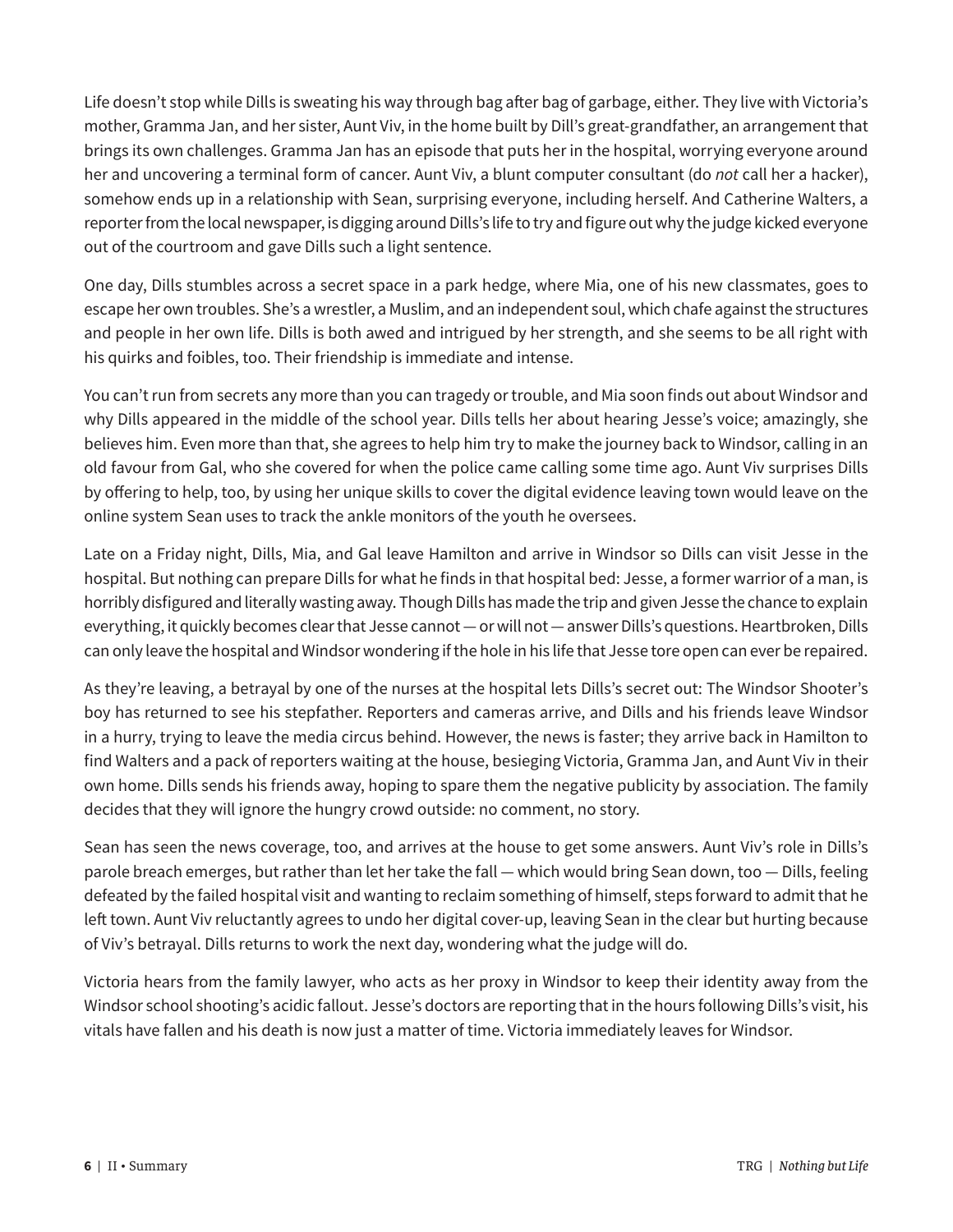In the days that follow, Dills works the park in daylight and leans on Mia for support when the sun goes down. Everyone now knows that he survived the shooting and that his stepfather has left him with an unbearable legacy, and there has been an outpouring of sympathy and support. Gramma Jan, ever-weakening and refusing her medication, has a bad fall that lands her in hospital once again. The novel ends with Dills and Mia sitting on the patio in the deepening dark. Dills continues to tell her his story and about the horrors of Windsor, revealing details no one knows. Then the phone rings. At the other end of the line is a voice he knows and trusts and loves, telling him there's news.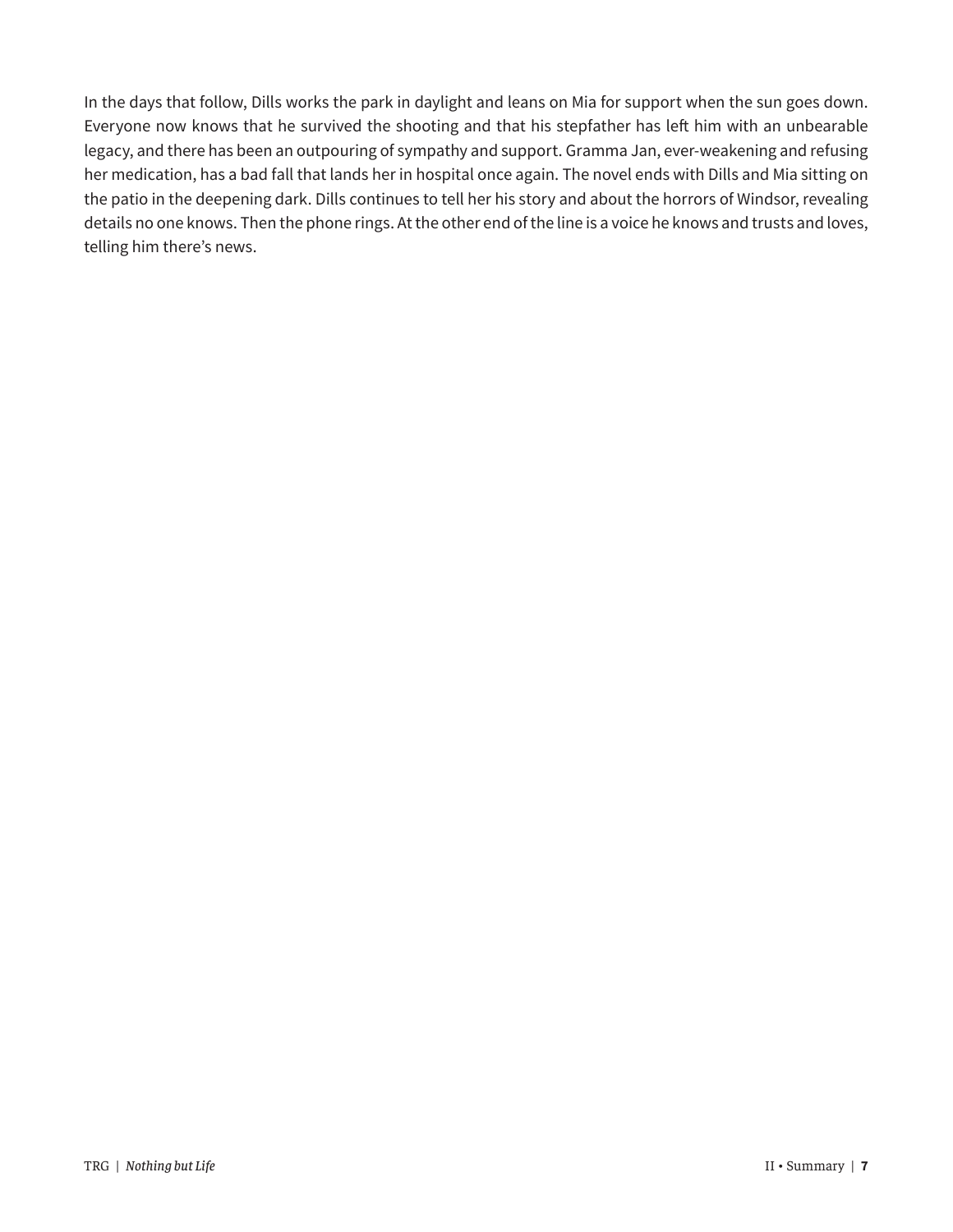# **III • PRE-READING ACTIVITIES**

### **Establishing a Reading Journal**

#### **Reading Journal**

A reading journal is a place where students can interact with what they encounter in a work with visuals and writing. It can be a physical book, pages in their binder, an online journal, a Word/Google document, an Instagram photo and comment essay, a blog, etc. It can be private, public, and/or shared.

Important Note: A number of the activities and learning foci in this teacher's guide will explicitly state that reading journals are to be used; however, almost all of the sections could be adapted for reading journal responses either in part or the whole. Additionally, the reading journal can be used for impromptu exercises based on in-class discussions or realities.

For the first entry, students will explore the idea of family dynamics and how loyalty affects them and their loved ones.

#### **Guiding Questions**

- 1. What does it mean to be loyal to one's family?
- 2. How important is it to be loyal to family?
- 3. What limits are there to family loyalty?

#### **First Entry**

In class, using a few non-spoiler examples of family dynamics from the novel (Dills-Jesse, Jesse-everyone, Mom– Gramma Jan, Mia–her parents, etc.), you will seed a discussion about family loyalty, attempting to establish a class definition for the term. Then, in their reading journals, students will:

- 1. Reflect on the idea of family loyalty as it applies to them and their own families
- 2. Try to predict how some of the family dynamics in the novel might play out

### **Themes in the Novel**

#### **Themes**

- Gun violence
- Gun control
- Mass shootings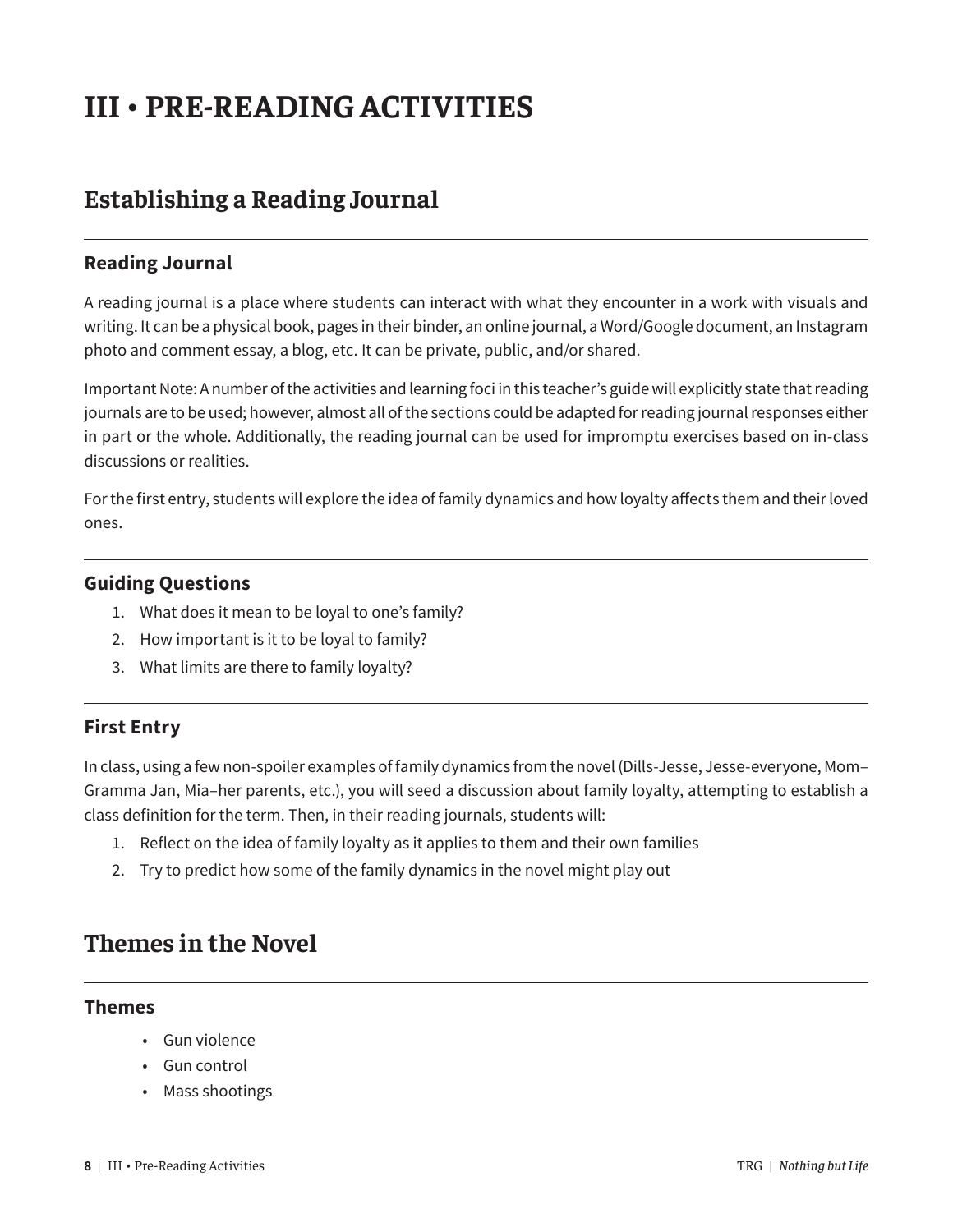- Post-Traumatic Stress Disorder (PTSD)
- Family dynamics
- Friendship
- Cultural differences
- Loyalty and love
- Misfits and outcasts
- Imagination and fantasy

#### **What Is Theme?**

Introduce (or review, for higher grades) the definition of *theme*. A helpful list of common themes can be found at: [literarydevices.net/a-huge-list-of-common-themes](https://literarydevices.net/a-huge-list-of-common-themes).

#### **What Does Theme Do?**

To explore how theme functions in literature, one option might be to examine previously studied material from the class, or to inspect a current/popular media or entertainment source, such as a movie or TV show, to extract themes.

#### **Heads-Up for Reading**

From your own pre-reading of the text, go through the list of *Nothing but Life* themes above and briefly highlight important details, such as relationships and plot events, that the students can look for as they read the novel.

### **Gun Control**

#### **Guiding Questions**

- 1. What is gun control?
- 2. What is responsible gun ownership?
- 3. How can we respond to issues of gun control in our own communities?

#### **The Basics**

During a class period or at home, have the students research what gun control is, compiling a brief list of concepts that help explain gun control. Direct them to Canadian firearm laws to find out what gun control looks like in our country. Then, have them share what they've learned with the class in whatever manner you deem appropriate.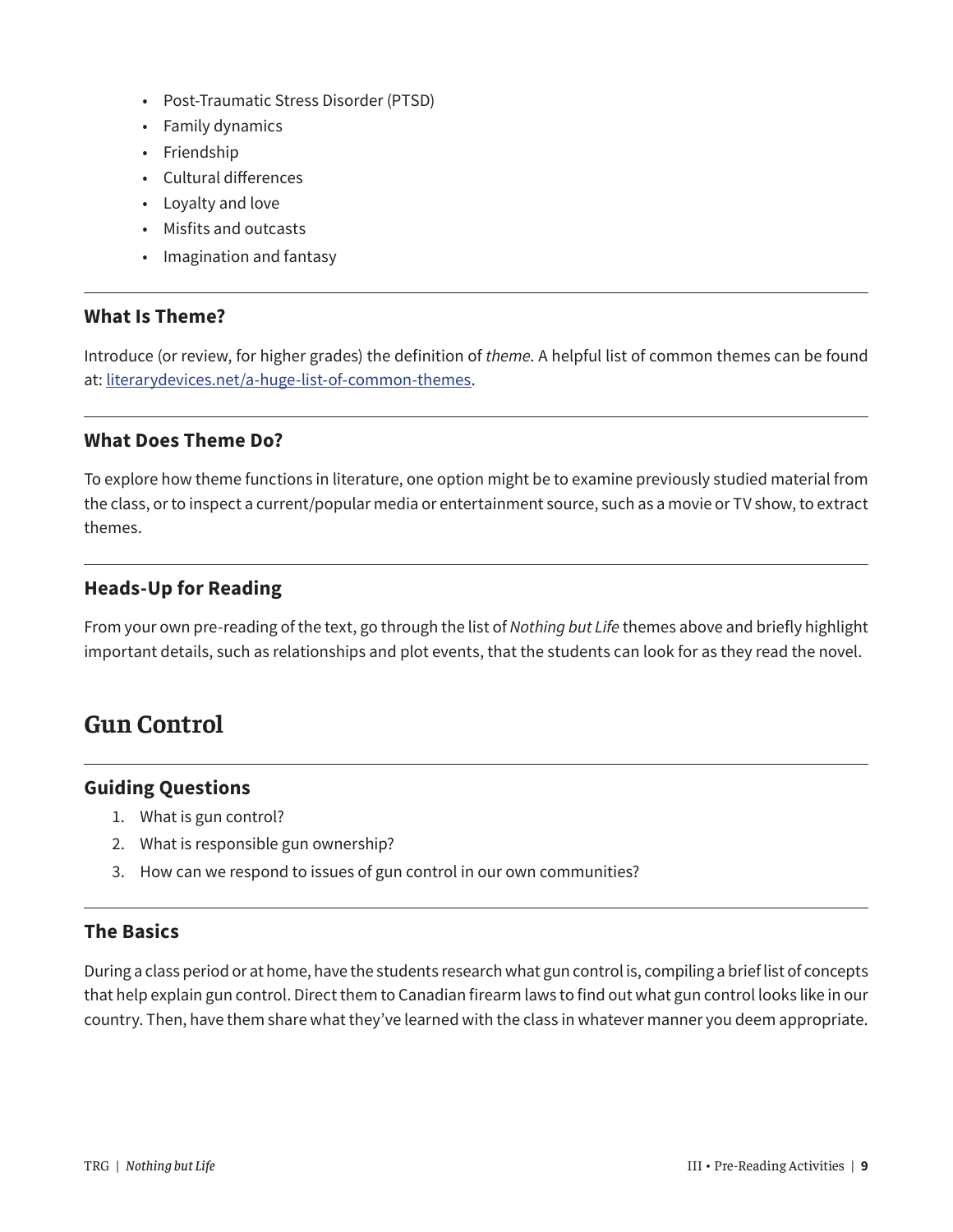#### **The Complications**

Hopefully, the students will have also uncovered some of the challenges surrounding firearm laws (urban vs. rural, automatic/assault vs. single-shot, hunting vs. sporting, firearm registries, illegal ownership, etc.). Set the students into compare-prepare-share groups and have them:

- 1. Compare their findings on the social side of the issue
- 2. Condense their ideas and prepare 2–3 discussion or conflict points to bring to the class
- 3. Have the group share their thoughts with the class

You can compile the points in whatever manner is appropriate to the class environment (whiteboard, online, etc.).

#### **The Takeaways**

Have each student formulate 2–3 statements that encapsulate what they've learned and/or how they feel about the issue. This can be extended into an essay, media writing, or other communication exercise to help students apply what they've learned, and can even be presented to the larger community in a way that is appropriate to the students' surroundings.

### **Post-Traumatic Stress Disorder (PTSD)**

#### **Guiding Questions**

- 1. What is PTSD?
- 2. Where does PTSD come from?
- 3. How does PTSD affect a person?
- 4. How has PTSD affected communities?

#### **First Class**

*Nothing but Life* deals with PTSD on a number of levels, through the characters of Dills, his mom, and Jesse. Either in a guided, in-class session or as a homework assignment, students will research the causes and symptoms of PTSD. There are a host of excellent, free PTSD resources available online, many of which are tailored for regional and cultural realities. In their reading journals, students will compile a bullet-point list of the signs and symptoms of PTSD to prepare for the following class.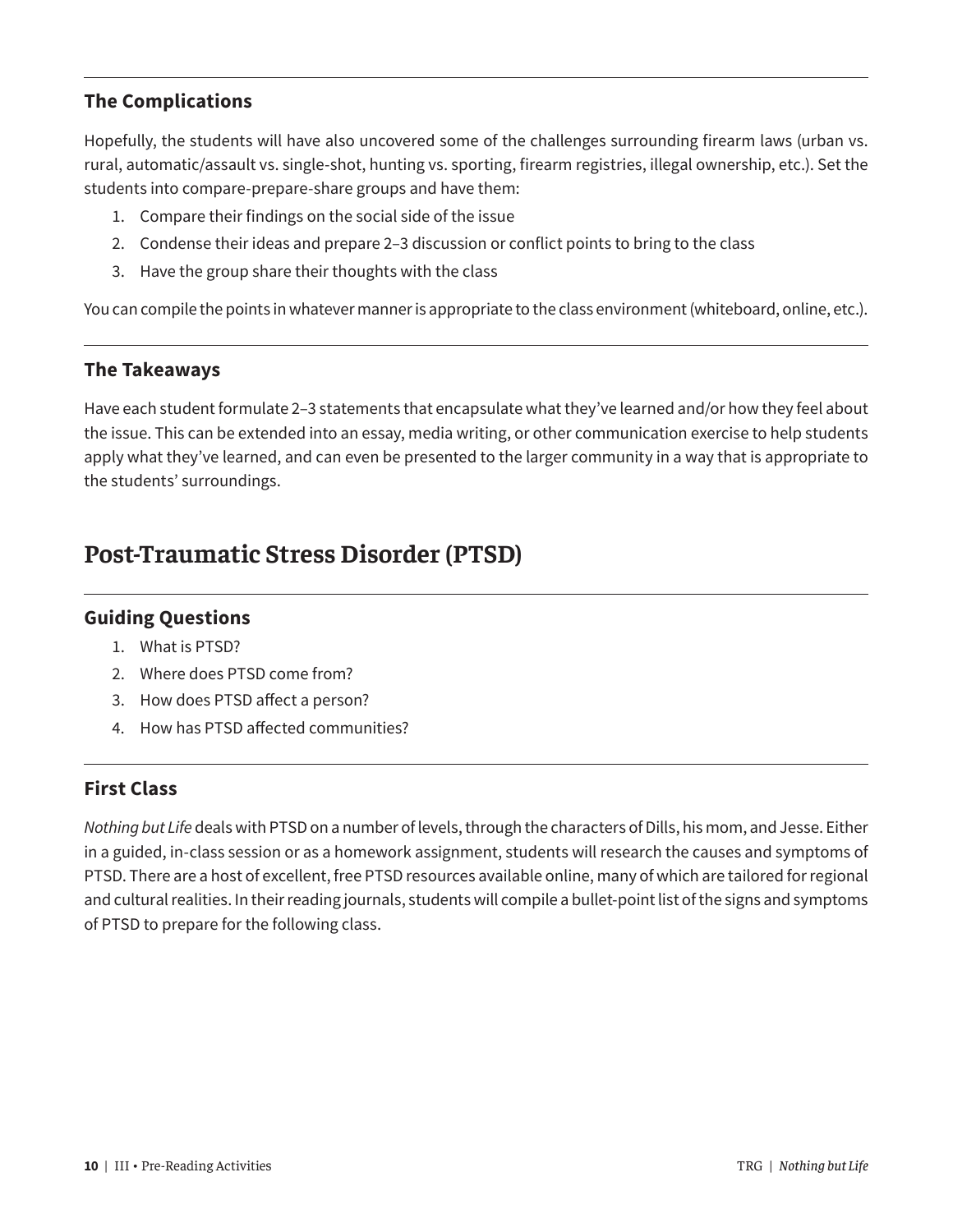#### **Second Class**

In the next class, have students discuss their findings. Then, lead a discussion of the wider effects of PTSD, especially as applied to current events (veteran issues, bullying, terrorist attacks, school shootings, pandemic challenges, etc.). The key takeaways from this exploration are:

- Trauma isn't always dramatic
- PTSD is often hidden, suppressed, or ignored
- PTSD impacts people directly and indirectly
- It can affect anyone

#### **Follow-Up**

Have the students write an email or letter to support someone suffering from PTSD (real or imagined), focusing on sensitive, non-judgmental language and avoiding didactic or leading suggestions. This is a letter of support, not for troubleshooting or for offering unsolicited advice.

### **Gun Violence**

#### **Guiding Questions**

- 1. How widespread is gun violence in Canadian communities?
- 2. Can gun violence be prevented?
- 3. How has gun violence shifted the landscape in Canadian communities?

#### **Research**

Although Canada has relatively low levels of gun violence, it is not immune to it. Students will embark on a webquest to discover the prevalence and social impact of gun violence in Canadian communities. In class, either with student or communal devices, such as in a library, post the above guiding questions and supervise the students as they research.

Ideally, this search will be done through school/board subscribed databases. It is important that active monitoring takes place while the students are researching this difficult topic, both to promote conversation and good inquiry, but also to reduce the risk of students encountering excessively graphic or disturbing material. If independent or at-home work is to be performed, notifying parents/guardians of the nature of the task is also recommended.

#### **Application**

The makeup of the class will determine the best approach to discussing and applying this knowledge. Opinion essays, class discussion, information campaigns, or even involvement in local initiatives may be explored.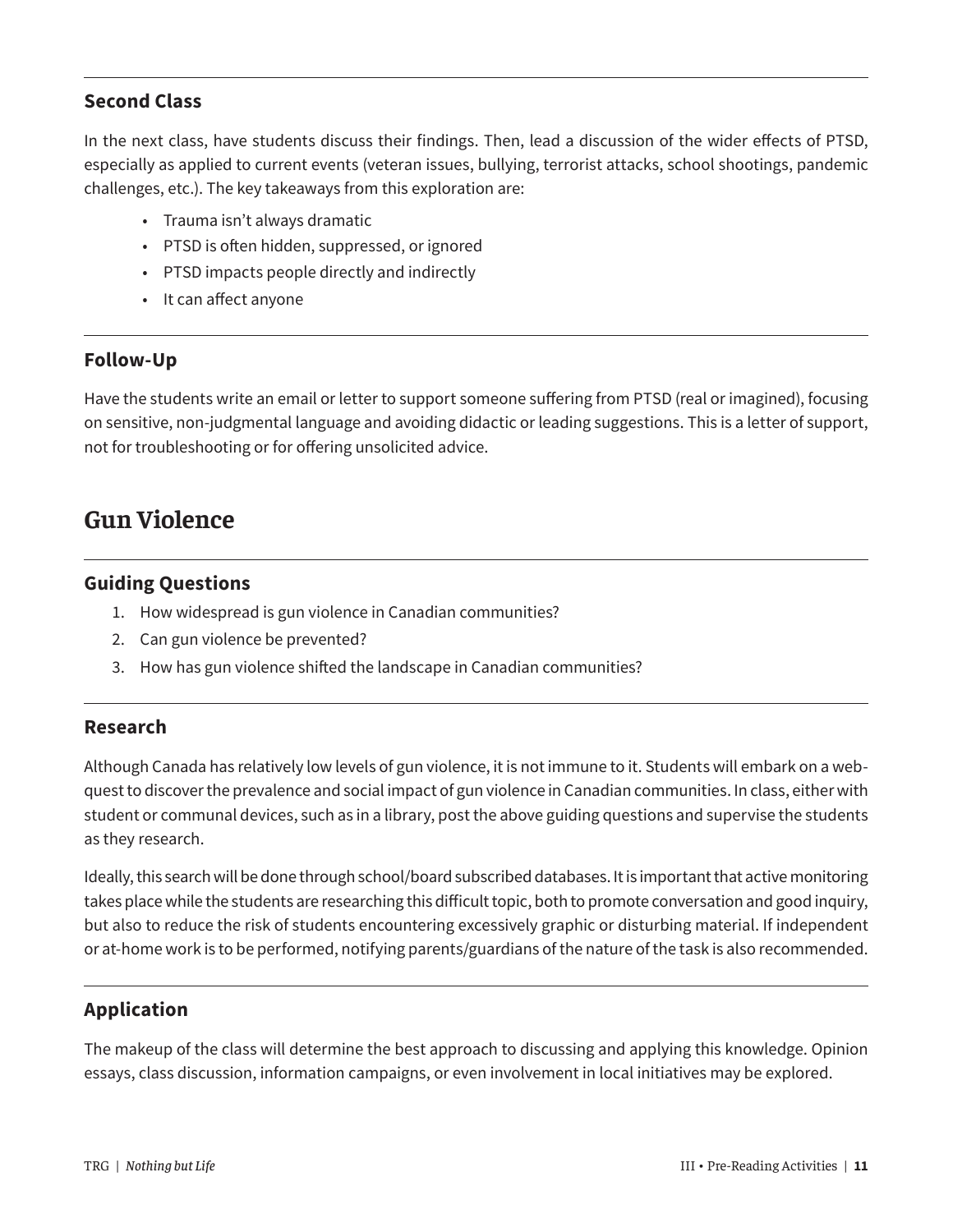### **Restorative Justice**

#### **Guiding Questions**

- 1. What is restorative justice?
- 2. How has restorative justice changed the landscape of the Canadian legal system?
- 3. What are the considerations for and against using restorative justice in place of traditional penalties for serious crimes?

#### **Research**

Students will research how community service is used in their province or region as an alternative to more traditional punitive responses to crime. The idea of community service is that a convicted individual can restore something to the community that was affected by their crime(s). Community service is a basic and long-running form of restorative justice.

#### **Extension**

But restorative justice is more than having teenagers pick up garbage in their local parks. As an extension, students will look into alternative forms of restorative justice, even in the face of serious and/or violent crimes. More recent initiatives and research have created an entirely new way to view how individuals can restore the physical, emotional, and psychological impacts of their actions and decisions on their communities.

#### **Application**

Teachers will have students apply their research to their upcoming reading of the novel and, in writing, discussion, or other guided methods, reflect on the following: In *Nothing but Life*, in response to hurting a classmate, Dills is sent into his neighbourhood to pick up garbage in a nearby public park. Do you think this is an effective response by the courts? Why or why not? What other ways could the courts have responded to Dills's crime?

### **Restorative Justice: An Alternative**

In this task, students will gather and reflect on new and alternative forms of restorative justice.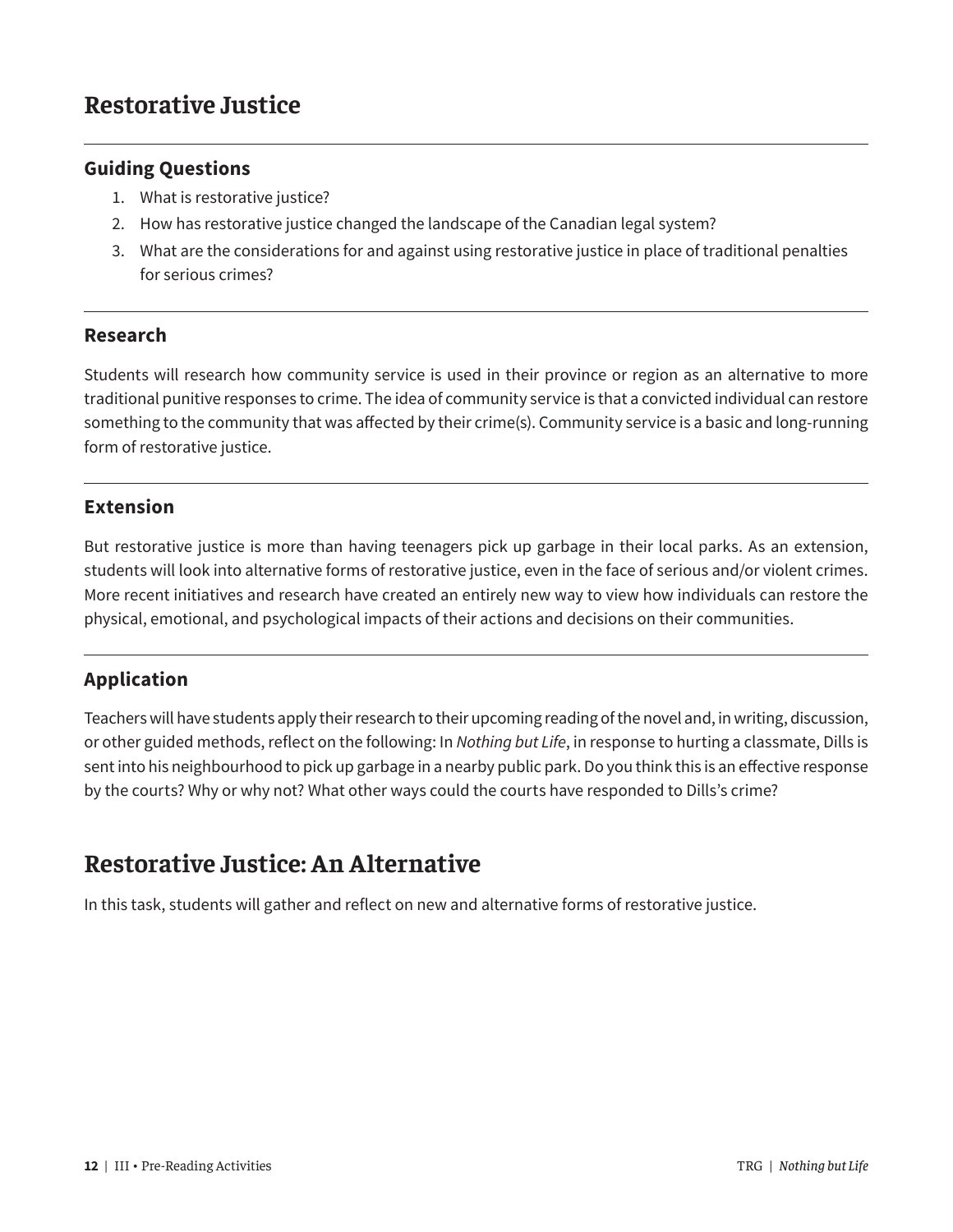| ALTERNATIVE FORMS OF RESTORATIVE JUSTICE                                                   |                                                                                                   |  |
|--------------------------------------------------------------------------------------------|---------------------------------------------------------------------------------------------------|--|
| General area for consideration (e.g., criminal,<br>education, family law, young offenders) | Describe the form of restorative justice in your own<br>words. How is it different or innovative? |  |
|                                                                                            |                                                                                                   |  |
|                                                                                            |                                                                                                   |  |
|                                                                                            |                                                                                                   |  |
|                                                                                            |                                                                                                   |  |
|                                                                                            |                                                                                                   |  |
|                                                                                            |                                                                                                   |  |
|                                                                                            |                                                                                                   |  |
|                                                                                            |                                                                                                   |  |
|                                                                                            |                                                                                                   |  |
|                                                                                            |                                                                                                   |  |
|                                                                                            |                                                                                                   |  |
|                                                                                            |                                                                                                   |  |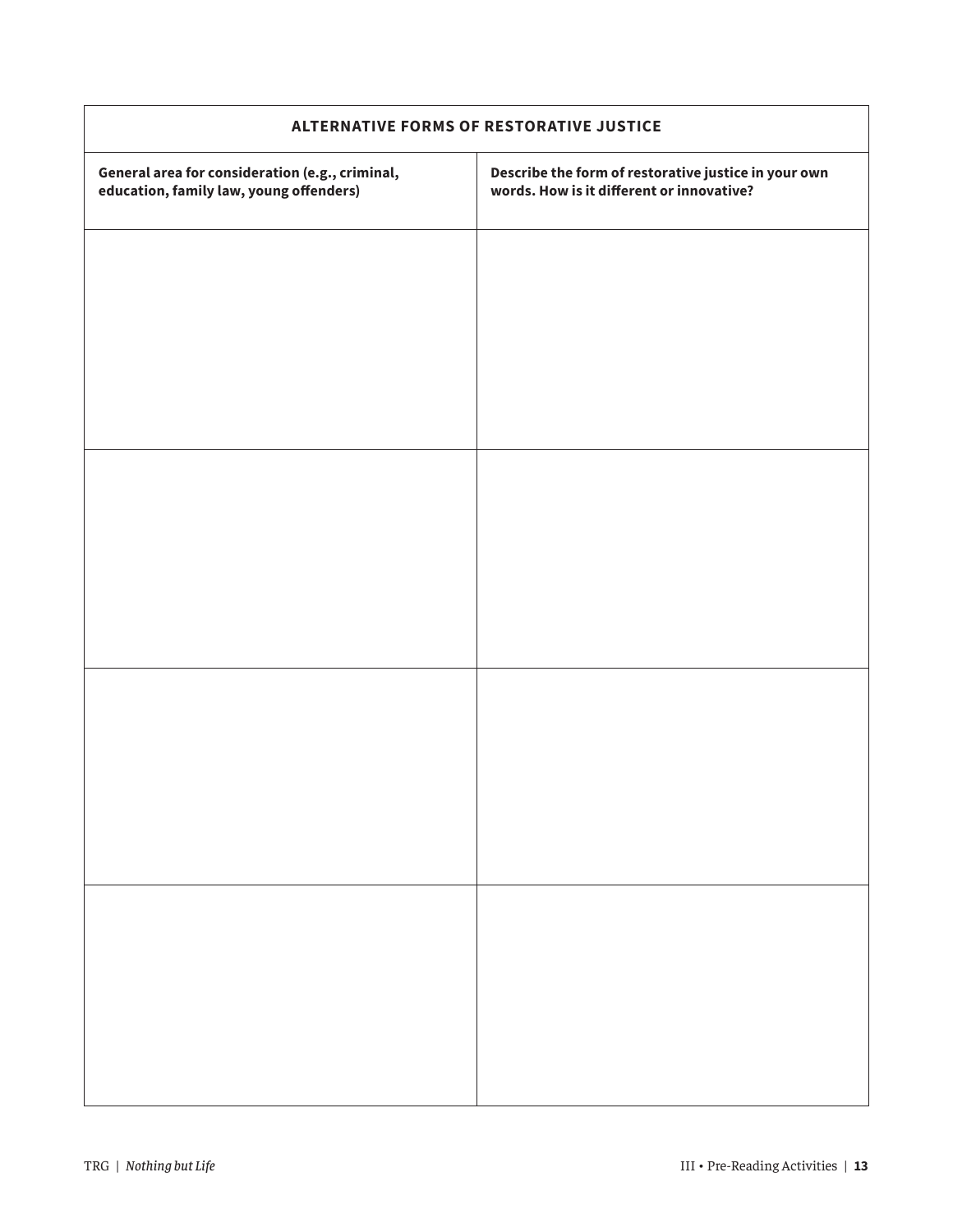### **Literary Elements**

A list of elements and how they might be applied in student responses can be found here: [hohschools.org/cms/](http://hohschools.org/cms/lib/NY01913703/Centricity/Domain/378/LITERARYELEMENTSBESTSHEET.pdf) [lib/NY01913703/Centricity/Domain/378/LITERARYELEMENTSBESTSHEET.pdf](http://hohschools.org/cms/lib/NY01913703/Centricity/Domain/378/LITERARYELEMENTSBESTSHEET.pdf).

Distribute this (or another) list in a way that ensures students can easily reference it in class as the novel study progresses. It might also be helpful to have a list prominently posted in the classroom.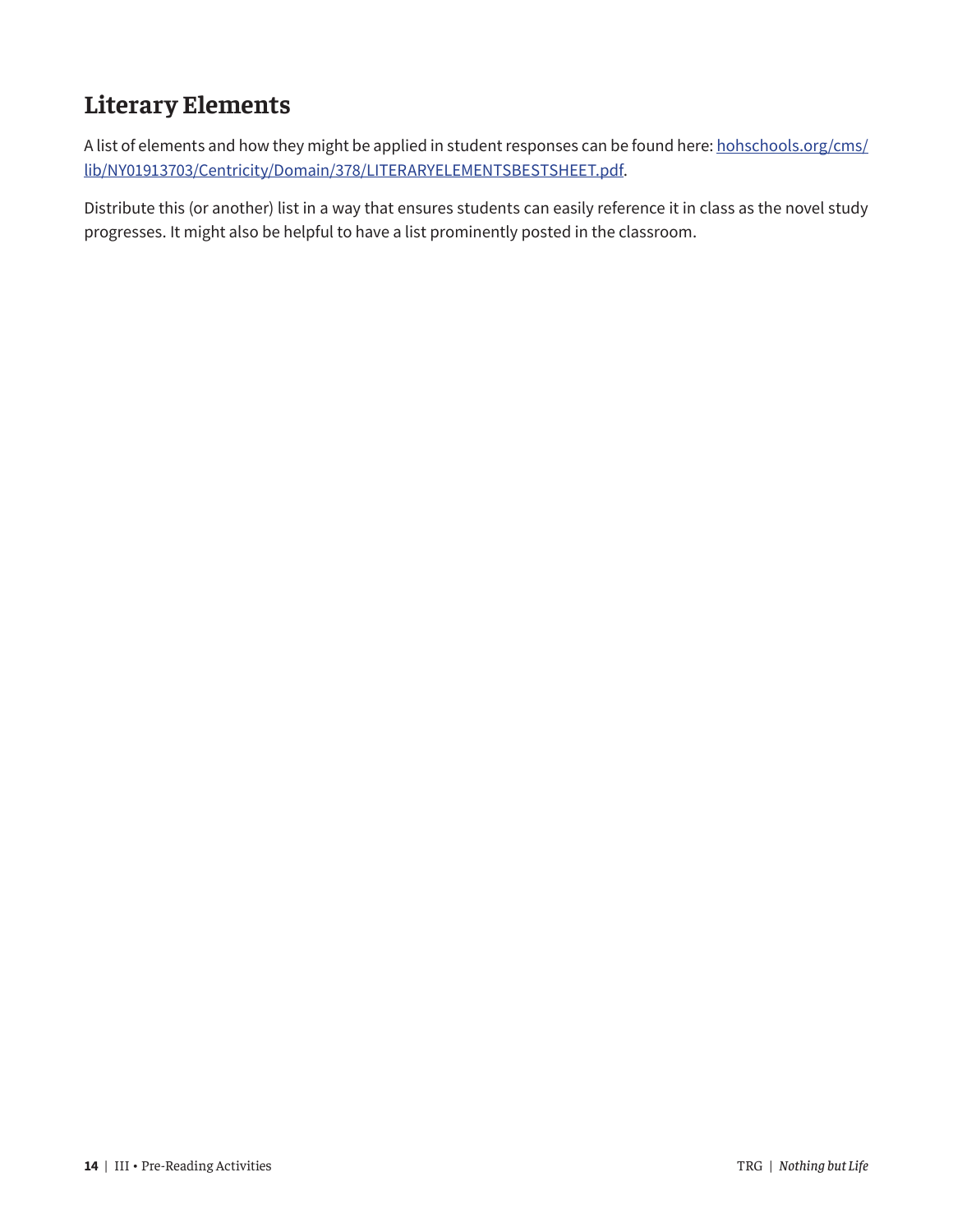# **IV • DURING-READING ACTIVITIES**

### **Character Relationships**

*Nothing but Life* is a young adult novel about a young man going through an unimaginably difficult time, and yet it's also a book about a teenager navigating the regular ins and outs of teenage life, including relationships in all their forms: familial, romantic, friendship, intergenerational, and more.

#### **Character Relationship Organizer**

For this resource, which will ideally be a part of the reading journal, students will track the progress and dynamics of relationships in the novel. Students can use whichever model of organizer they prefer (brainstorming, mindmapping, Venn diagrams, idea-webbing, bullet-pointing, etc.). Alternatively, teachers can explore a digital or online organizer of some kind (Canva, Prezi, word maps, etc.).

### **Quotes and Notables**

Students will watch for notable quotes and passages and chronicle them in their journals.

Three quotes and passages will be used on a poster or digital resource, accompanied by a paragraph of why each one is notable and how it functions in the novel.

#### **Seed Examples**

- 1. "Every family argues, right? A good argument is like a pressure valve for all that unconditional love." (p. 98)
- 2. "Getting older means you figure out what needs to get said, what doesn't." (p. 112)
- 3. "My glass core should be vaulted in tempered steel rather than this delicate, fragile thing we call a body." (p. 196)

#### **Extension**

Students will look for quotes from other authors on similar themes and compare and contrast them.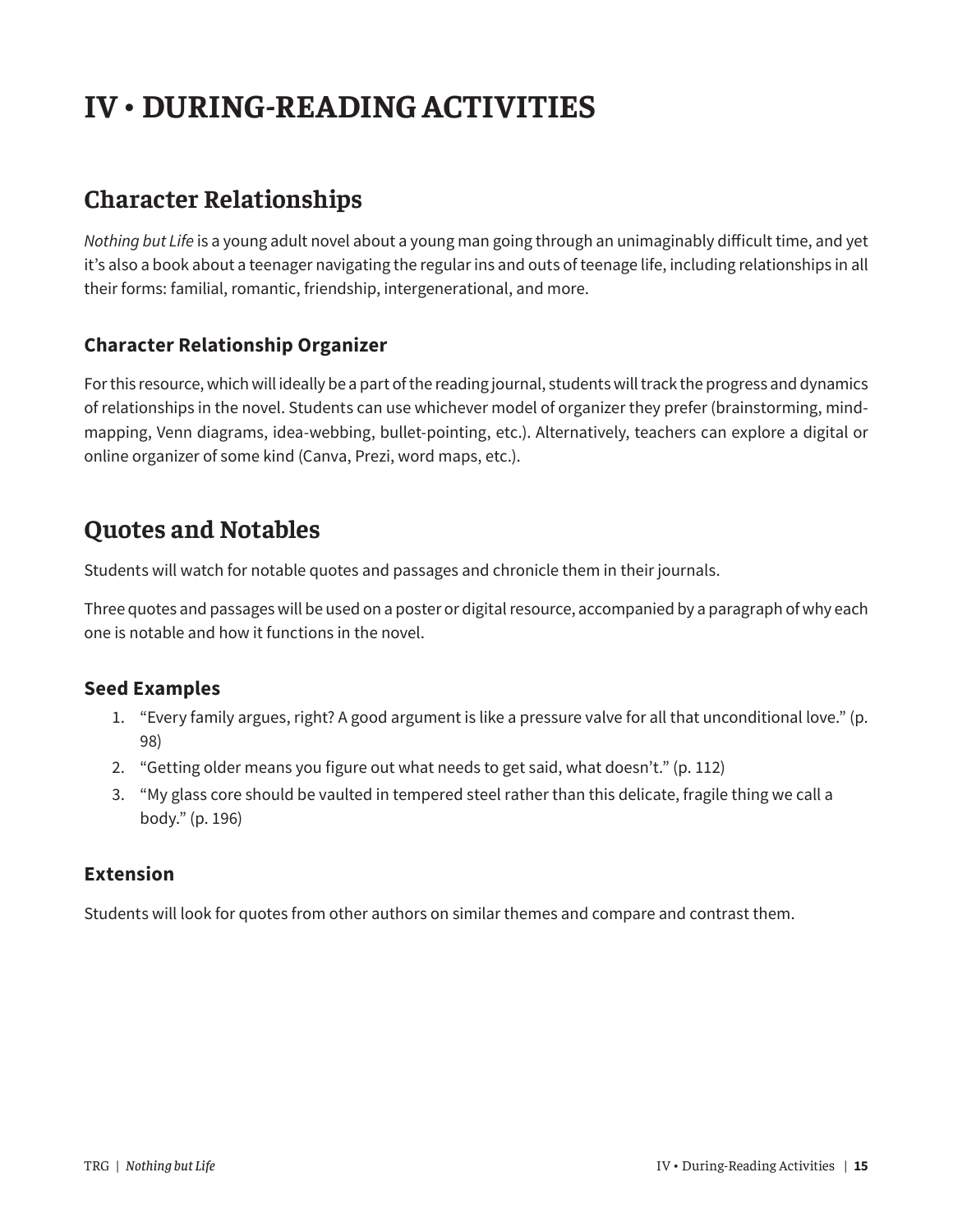### **Tracking Character Development**

#### **Characters**

- Dills
- Jesse
- Dills's mother
- Gal
- Mia
- Pat
- Aunt Viv
- Sean

### **Activity**

In their reading journals, students will choose three characters from the above list (Dills must be one) and dedicate some space to noting how the character develops. This can be done on an ongoing basis individually or as a pairshare-present activity after the book is done.

#### **Extension**

Students will select a character from another book, film, or TV show that mirrors or parallels the development of their favourite *Nothing but Life* character; develop a compare and contrast chart for the two characters (3–4 points in each column); and then present it to their reading group or to the entire class.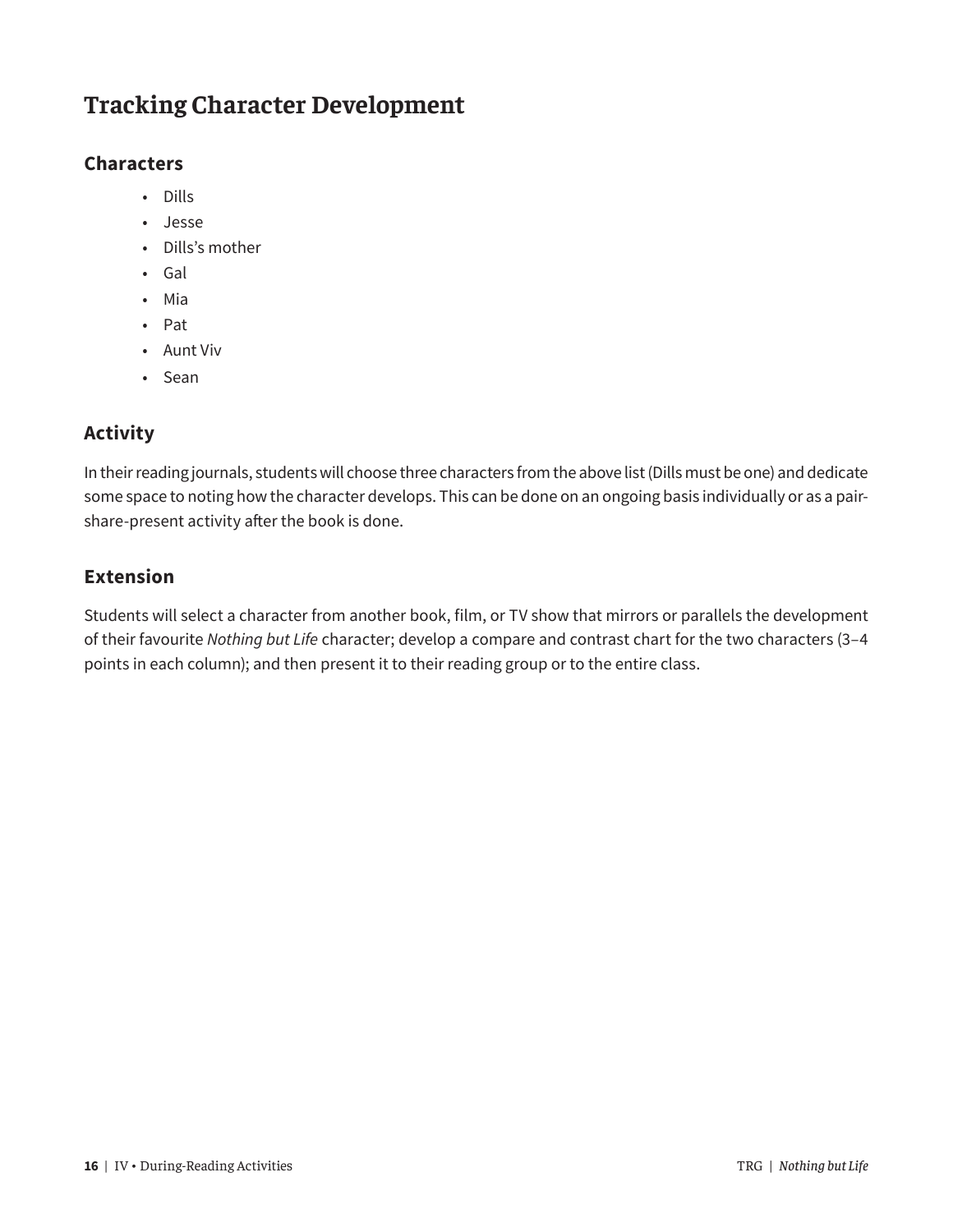### **Character vs. Character**

Gather information for two characters in the novel and note how they compare/contrast with one another.

| <b>CHARACTER TRAIT</b><br><b>Physical description</b><br>(height, age, hair colour, etc.) | <b>CHARACTER 1</b> | <b>CHARACTER 2</b> |
|-------------------------------------------------------------------------------------------|--------------------|--------------------|
|                                                                                           |                    |                    |
|                                                                                           |                    |                    |
|                                                                                           |                    |                    |
|                                                                                           |                    |                    |
|                                                                                           |                    |                    |
|                                                                                           |                    |                    |
|                                                                                           |                    |                    |
|                                                                                           |                    |                    |
|                                                                                           |                    |                    |
|                                                                                           |                    |                    |
|                                                                                           |                    |                    |
|                                                                                           |                    |                    |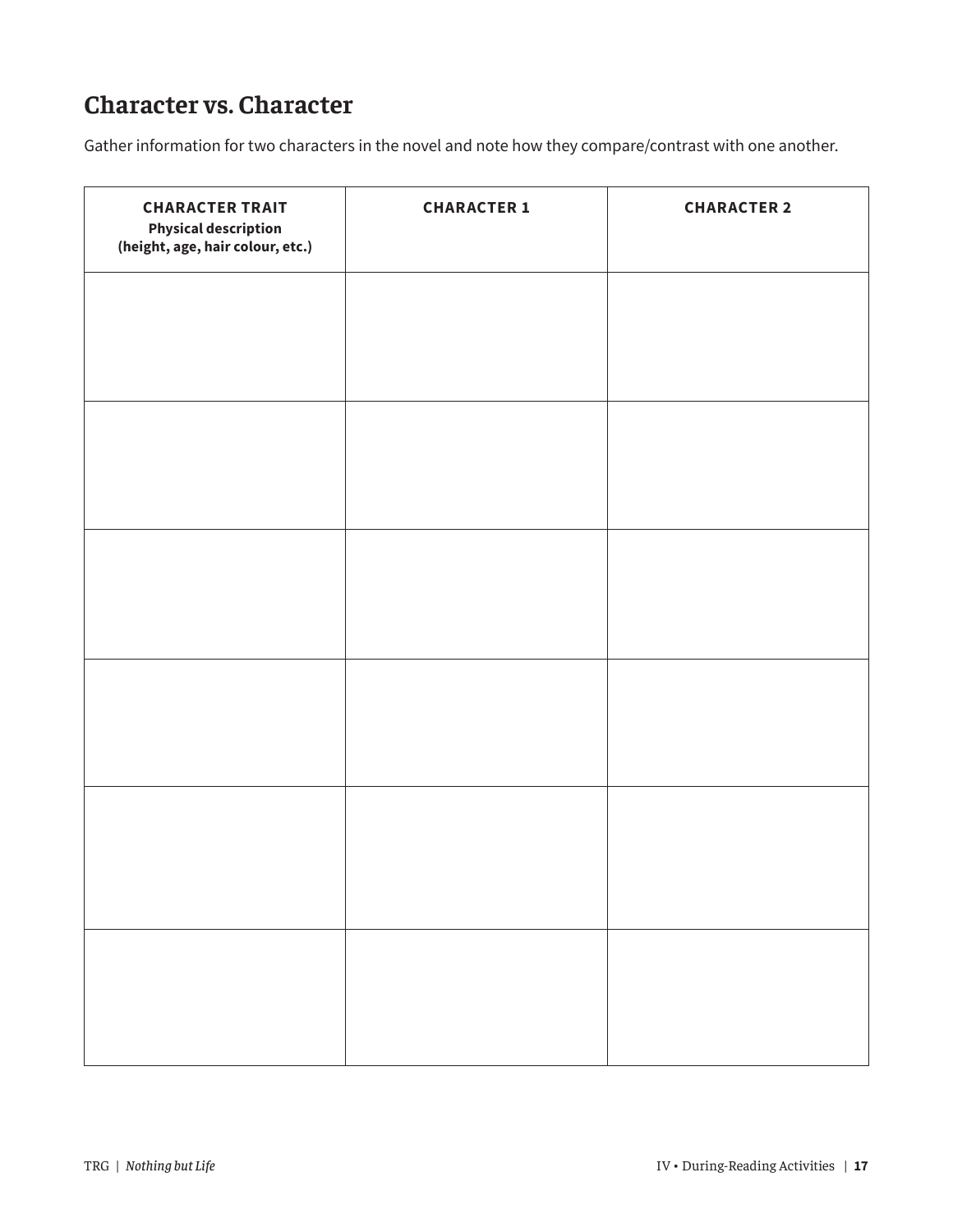### **Performing Community Service**

For this activity, students will go into their communities and perform a service (cleaning, helping, etc.) unannounced and unrecognized. They will then record the event in their journals and attach a selfie that documents their service (no posting online). Reflection should include as much detail and impressions of the event itself, as well as the reactions of others, and the impact on the student.

#### **Guiding Questions**

- 1. How did it feel to do something good for others?
- 2. What was the community response, if any?
- 3. Why was it important to perform this service unannounced and not seek recognition for it?

### **Setting and Meaning**

Students will look at place (location, weather, etc.) to determine how it contributes to theme and meaning in the novel.

*Nothing but Life* is set mostly in a Hamilton suburb (much of it in Churchill Park, which is located in the Westdale neighbourhood), but it could have been set in any Canadian city. In their student response journals, students will reflect on setting and how place affects the story. How would it have been different if it had been set in a rural location? In a major city's downtown? In winter? In a juvenile detention facility?

#### **Setting and Meaning Organizer**

Distribute the Setting and Meaning handout to students.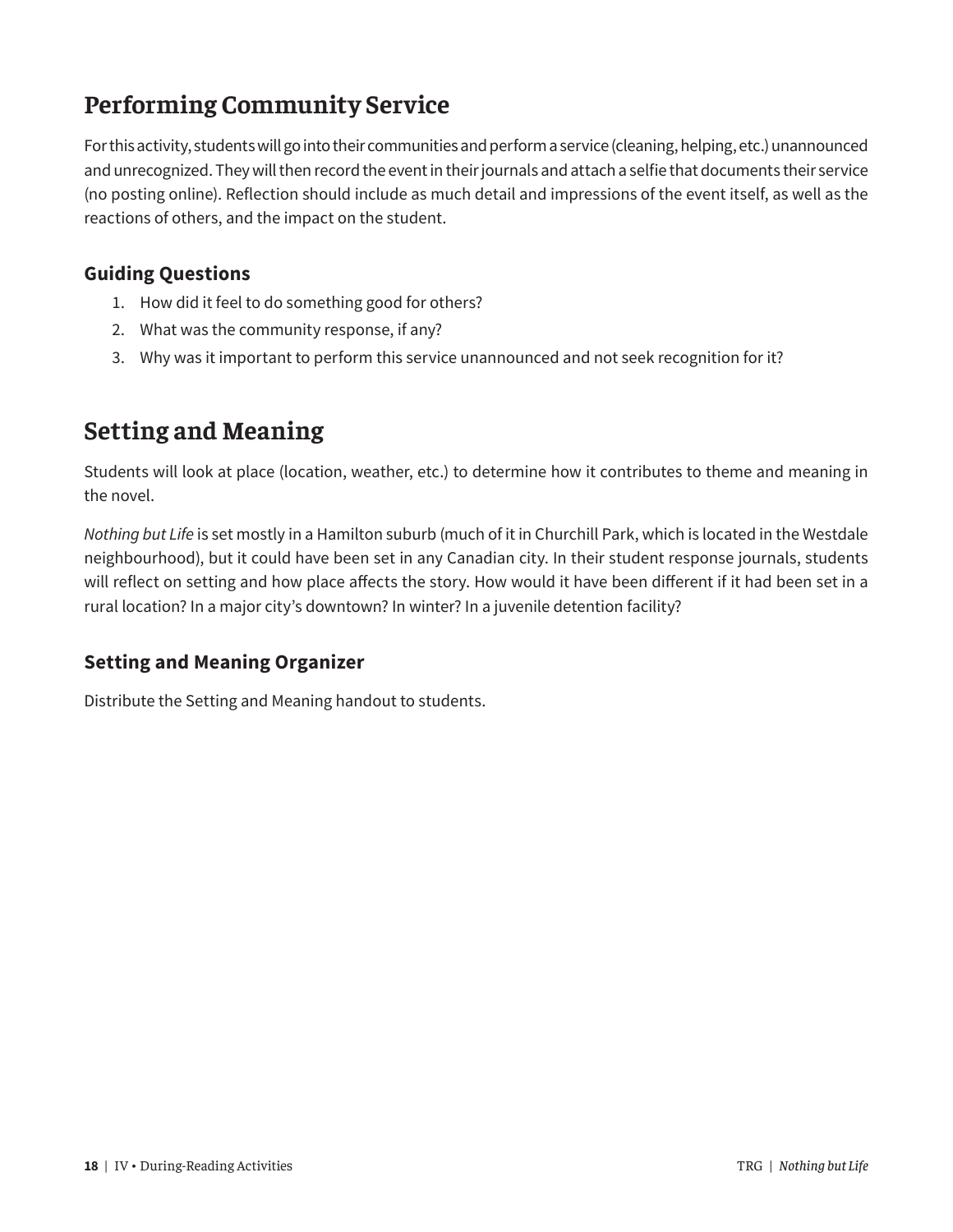### **Setting and Meaning Handout**

Complete the following chart with supporting information from the novel.

| <b>SETTING (WITH PAGE #)</b> | HOW DOES THIS SETTING CONTRIBUTE TO THE<br>THEMES AND MEANING ENCOUNTERED IN THE<br><b>NOVEL?</b> |
|------------------------------|---------------------------------------------------------------------------------------------------|
|                              |                                                                                                   |
|                              |                                                                                                   |
|                              |                                                                                                   |
|                              |                                                                                                   |
|                              |                                                                                                   |
|                              |                                                                                                   |
|                              |                                                                                                   |
|                              |                                                                                                   |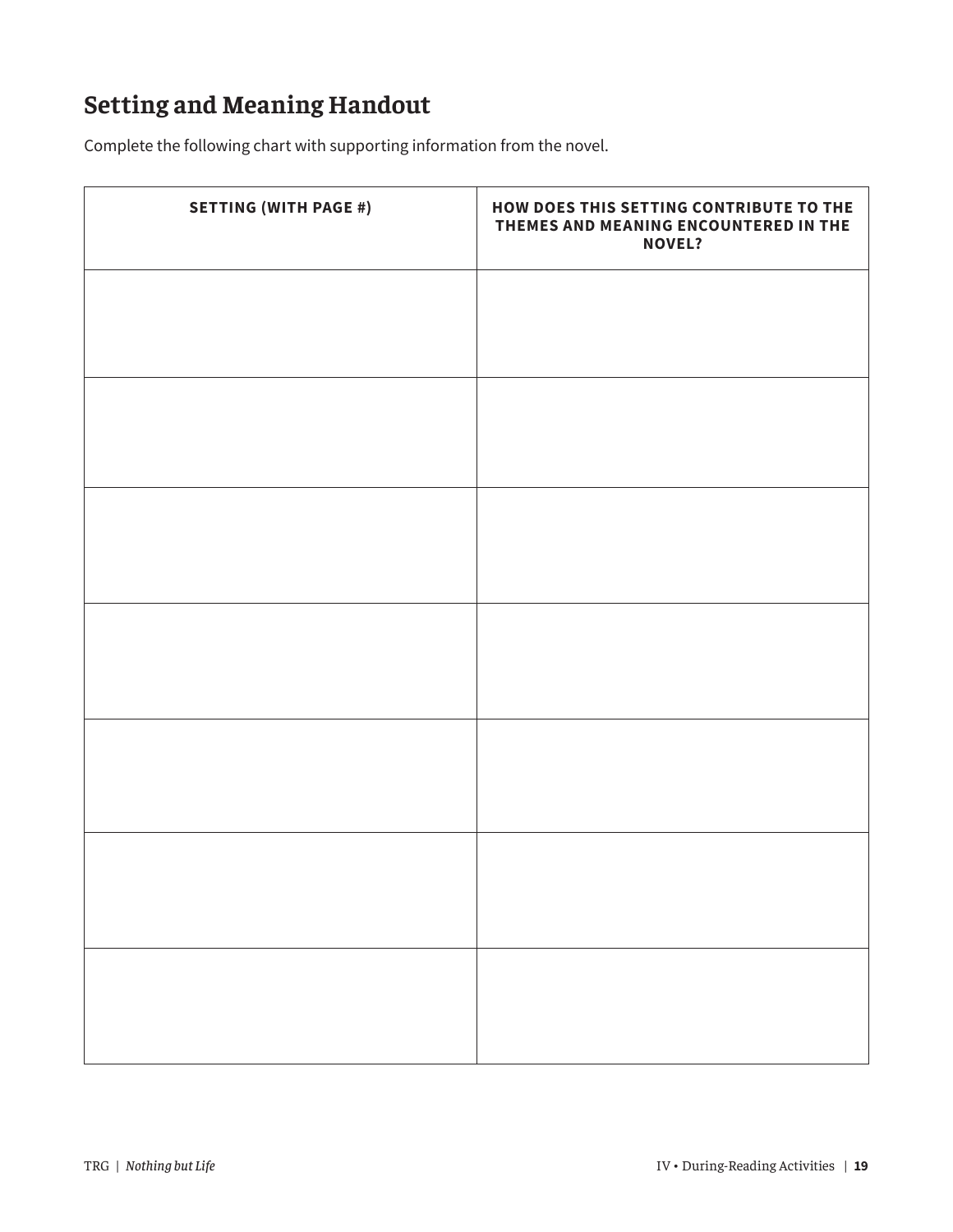### **Chapter Response Questions**

### **Part I: Here**

#### **Graduation**

- 1. Describe the scene in one hundred words or less.
- 2. How has the judge been moved by Dills's story?
- 3. How would you describe Dills's tone as he tells his story?

#### **Big Brother's Best**

- 1. Describe Sean's demeanour. Is this what you might expect from a probation officer?
- 2. How does wearing an ankle monitor affect Dills's mood?

#### **Listen**

- 1. What is causing the tension between Gal and Sean?
- 2. Why do you think Dills blurts out his rude question to Gal?

#### **Baby**

- 1. Describe the relationship between Pat and Dills without using any form of the word *bully*.
- 2. What effect does remembering Jesse's words "Clear as mud" have on the situation?

#### **S&C**

- 1. Why are Dills and his mom so hesitant to speak with Walters?
- 2. Why is the canteen so important?

#### **Hearing Jesse**

- 1. This is the first time Dills hears Jesse's voice. How does he respond? Is this how you'd expect him to respond? Why?
- 2. Briefly describe how Dills remembers Jesse's demeanour. Compare and contrast this to what we know about him as the Windsor Shooter.

#### **Dependent**

- 1. Dills's mom knows about his dreams. How does Dills feel about this?
- 2. What startling truth does Dills's mother reveal? How does this affect the tension in this chapter?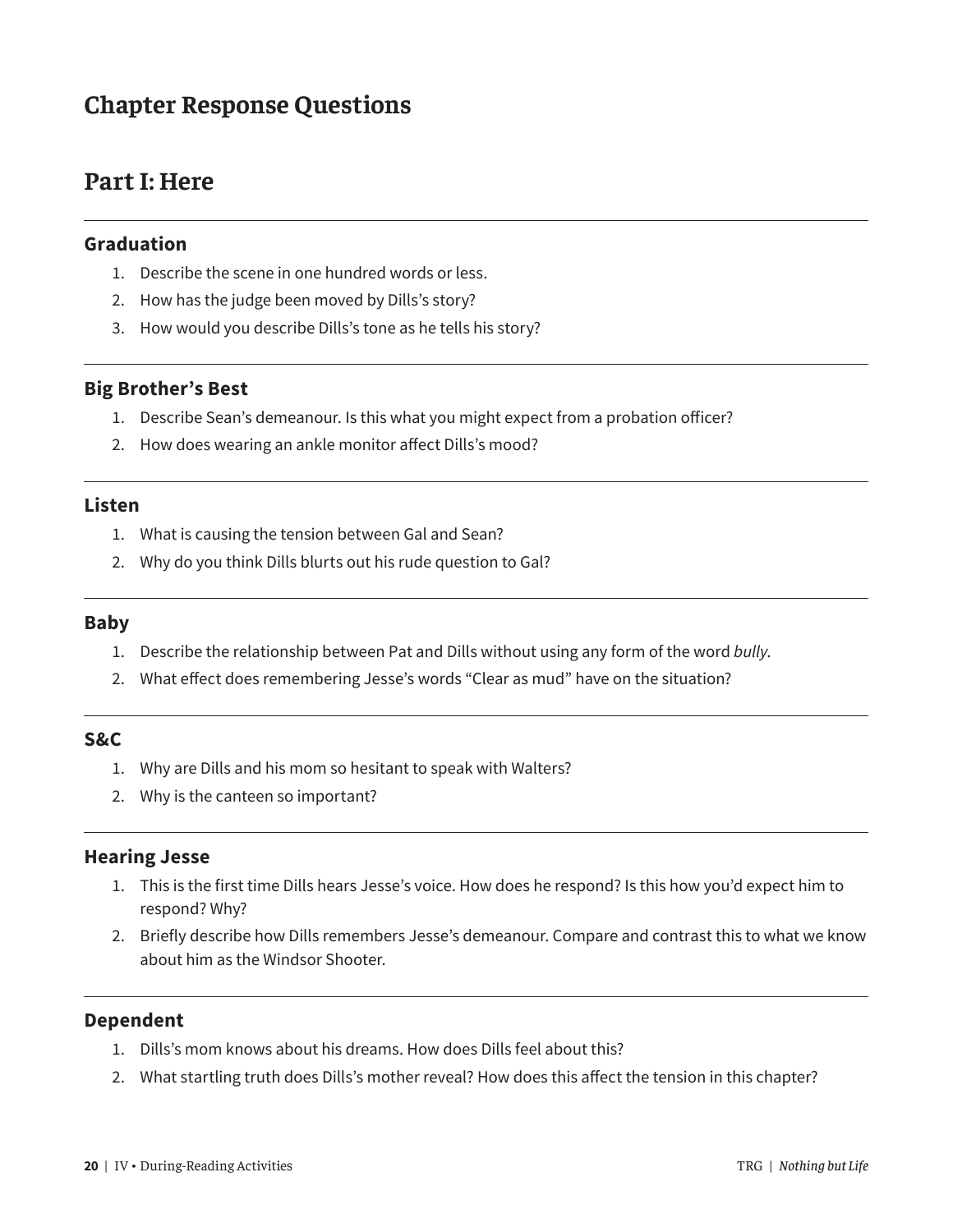#### **Mia**

- 1. Dills and his mom miss Jesse a lot, even though he committed an unspeakable crime. Describe this tension.
- 2. Why is Dills uncomfortable when he encounters Mia and Gal in the hedge?

#### **Cold Carrots**

1. Describe Aunt Viv and her relationship with Dills.

#### **Call Me Dills**

- 1. How is hearing Jesse's voice complicating things for Dills?
- 2. How well does Dills handle this encounter with Mia?
- 3. Why is Mia's friendship with Gal unusual?

#### **Metallic**

- 1. Describe Gramma Jan and her relationship with Dills and his mom.
- 2. What is the role of smell and memory in this chapter?

#### **Scars**

- 1. Discuss the relevance of Dills's words: "My relationship to scars has changed forever."
- 2. Why is everyone so angry at Sean?

#### **Believed**

- 1. Aunt Viv seems to have all her options open to her, yet she lives simply and frugally. Discuss the difference, as Dills notes, "between want and need."
- 2. Why is it so important to Dills that Aunt Viv believes him when he says that he hears Jesse talking to him?
- 3. Is it surprising that Dills doesn't hate Jesse, even after what he did? Why?

#### **Details**

- 1. Why is it so difficult for Dills to talk about Windsor, even with Mia?
- 2. Dills's therapist advises him to avoid social media. Why? Is this realistic and/or wise?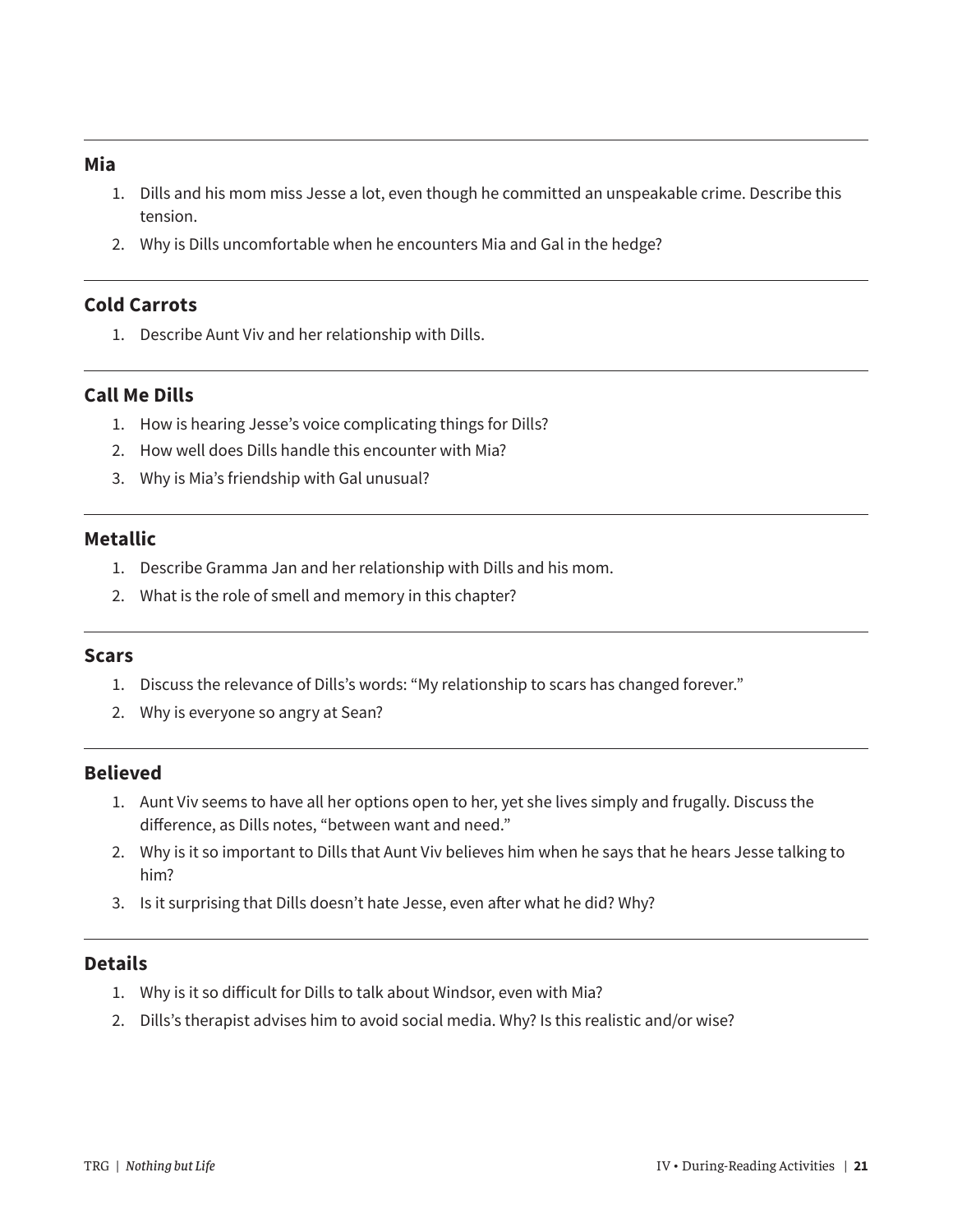#### **Surplus**

- 1. Discuss the contrast between the setting of the chapel and what Gal does inside it.
- 2. Why is Gal at odds with his past and his heritage?

#### **Exiled**

- 1. Is it true that all families argue? Discuss.
- 2. How would you describe Gramma Jan's relationship with Jesse and to what he did?
- 3. Why has Dills kept the box cutter he used to hurt Pat?

#### **Clear**

- 1. How has getting the rash from poison ivy affected Dills, aside from the physical symptoms?
- 2. Aunt Viv is clearly on Dills's side. What does it mean to have an ally?

#### **Deadlines**

1. Should Dills trust Walters? Why or why not?

#### **Inbox**

- 1. Discuss the significance of the changed lock-screen picture on Dills's mother's iPhone.
- 2. What is a "designated summer friend"?

#### **So Grown-Up**

- 1. Why is Dills so excited?
- 2. Why does Dills's mother insist he go to the barbeque rather than the hospital?

#### **Defiant**

- 1. Describe the tension between Dills and Mia's parents.
- 2. Why does Dills have trouble controlling his thoughts and temper?

#### **Digging**

- 1. How is Dills affected when he encounters the spent shotgun shells along the trail?
- 2. Is Dills pleased about what he discovers about Aunt Viv and Sean? Why or why not?

#### **Complicated**

- 1. Why do you think Jesse's voice has become more urgent?
- 2. Why does Dills get grumpy with the runner?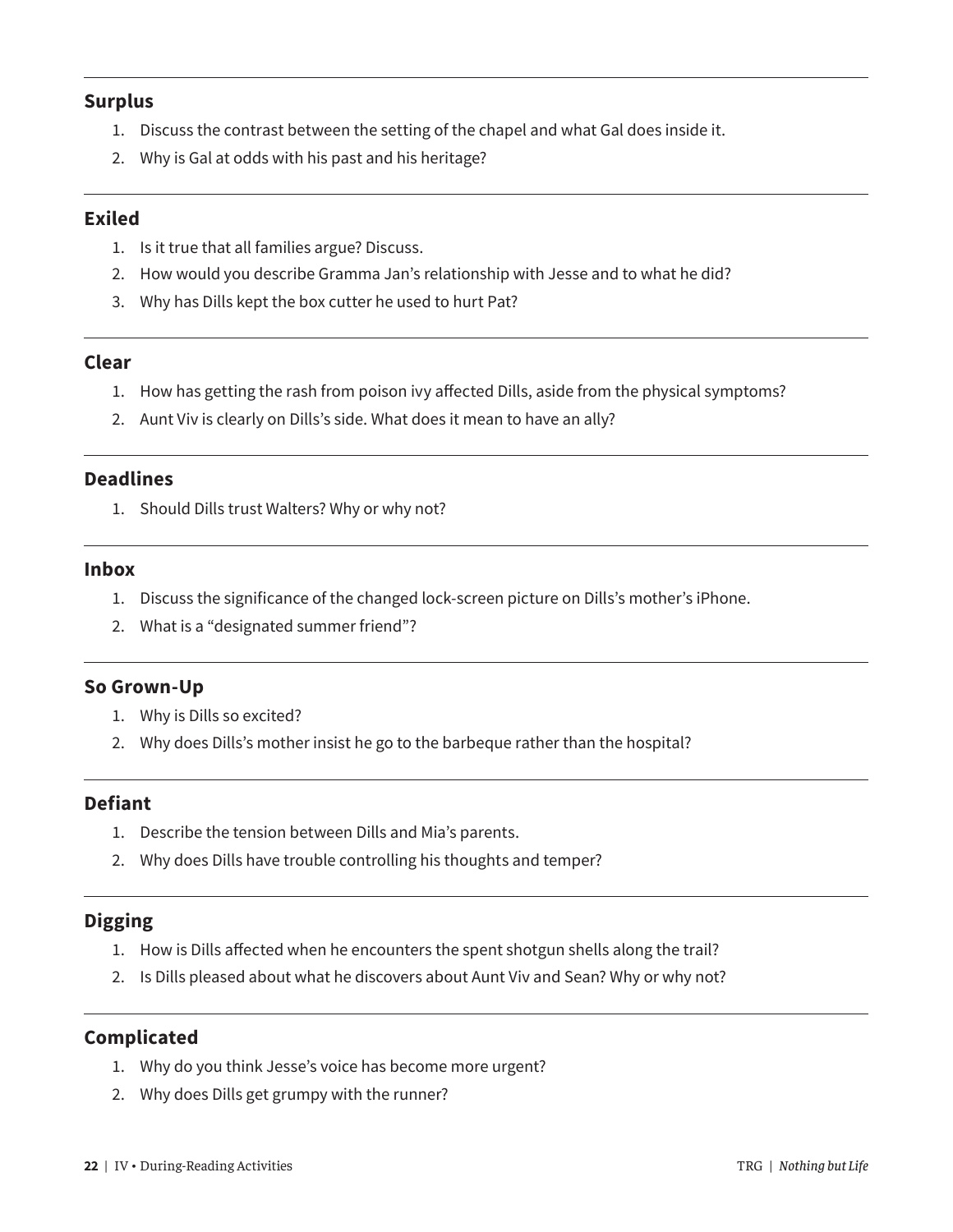#### **Terminal**

- 1. What does Gramma Jan reveal to Dills?
- 2. Discuss how Gramma Jan shares her big news in terms of setting, character, and tone.

#### **Like Normal**

- 1. Discuss Aunt Viv's phobia and how it has impacted the family.
- 2. What does Dills mean when he says, "I have a feeling we'll be looking for a new normal."

#### **Held Up**

- 1. Why is Dills surprised when Mia apologizes?
- 2. Through Aunt Viv's protective actions, Mia has learned about Windsor, which stuns Dills. How does Mia help him through the moment?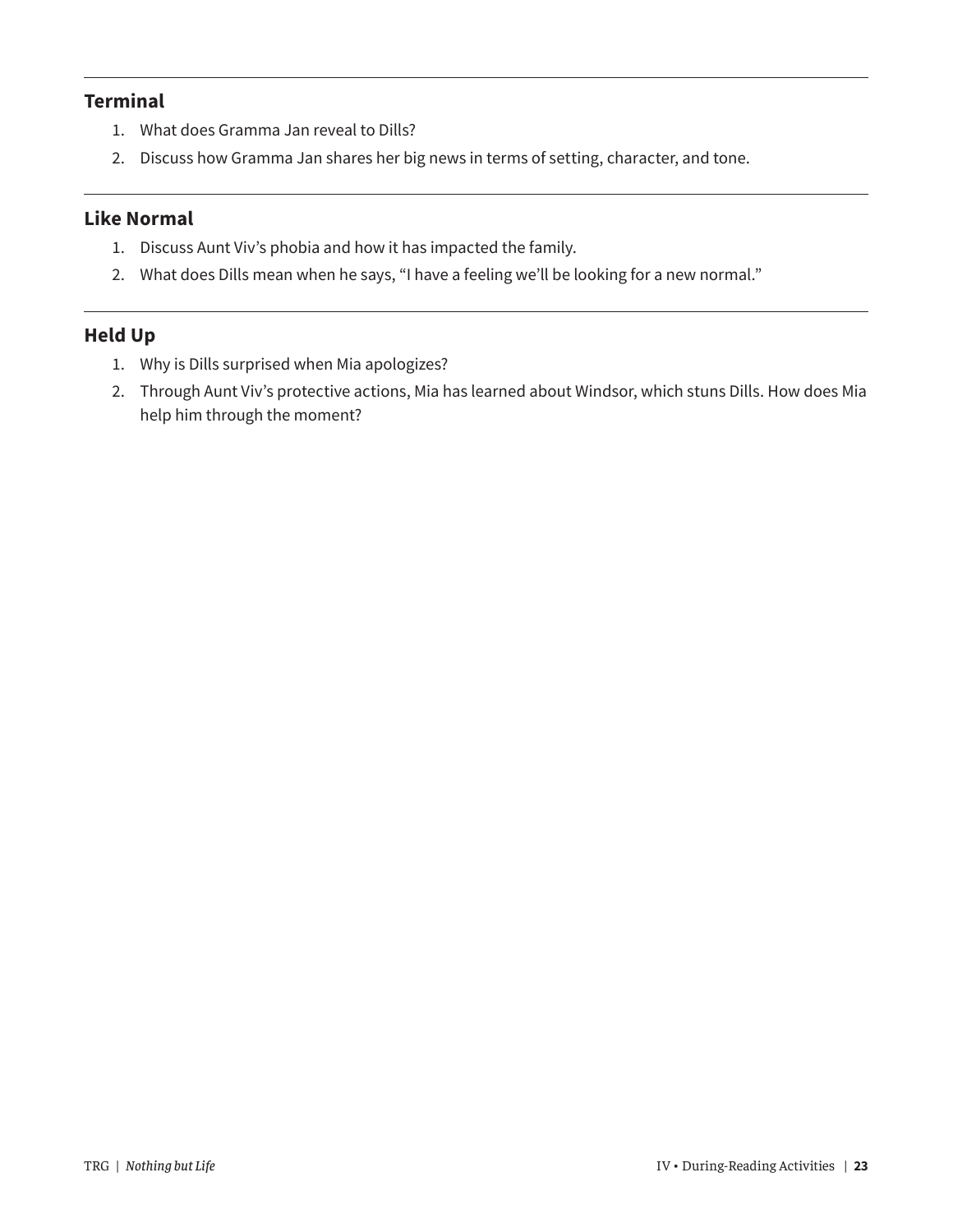### **Part II: There**

#### **Go**

- 1. Gal finally shares part of his story with Dills. What does this say about their relationship?
- 2. Why is Dills struggling with keeping his mom and family in the dark about the road trip?

#### **Involved**

1. Dills is helped by Noor, another unexpected person in his life. Describe how new people have affected Dills and his journey.

#### **Cooling Glass**

- 1. How does Dills feel about being back in Windsor?
- 2. Discuss Dills's words: "Every survivor will stay broken forever." How does it make you feel? Is it true? Why or why not?
- 3. Why does Mia's simple thanks have such an impact on Dills?

#### **Just Fine**

- 1. Describe Dills's state of mind as he prepares to go to the hospital.
- 2. How does Mia respond when she learns about Pat's degrading attack on Dills? Is this a surprise? Why or why not?

#### **No Access**

- 1. Imagine for a moment you were the nurse on Jesse's ward. How would you feel about having to care for a mass murderer?
- 2. What is Sarah's response to learning Dills's identity?

#### **Goodbye**

- 1. In your own words, describe the moment Dills finally sees Jesse.
- 2. How does Dills respond?
- 3. Does Dills get the answers he's hoping for? Discuss what happens at the end of the chapter.

#### **Arranged**

- 1. What happens when Dills leaves Jesse's hospital room?
- 2. How do Dills and his friends get away?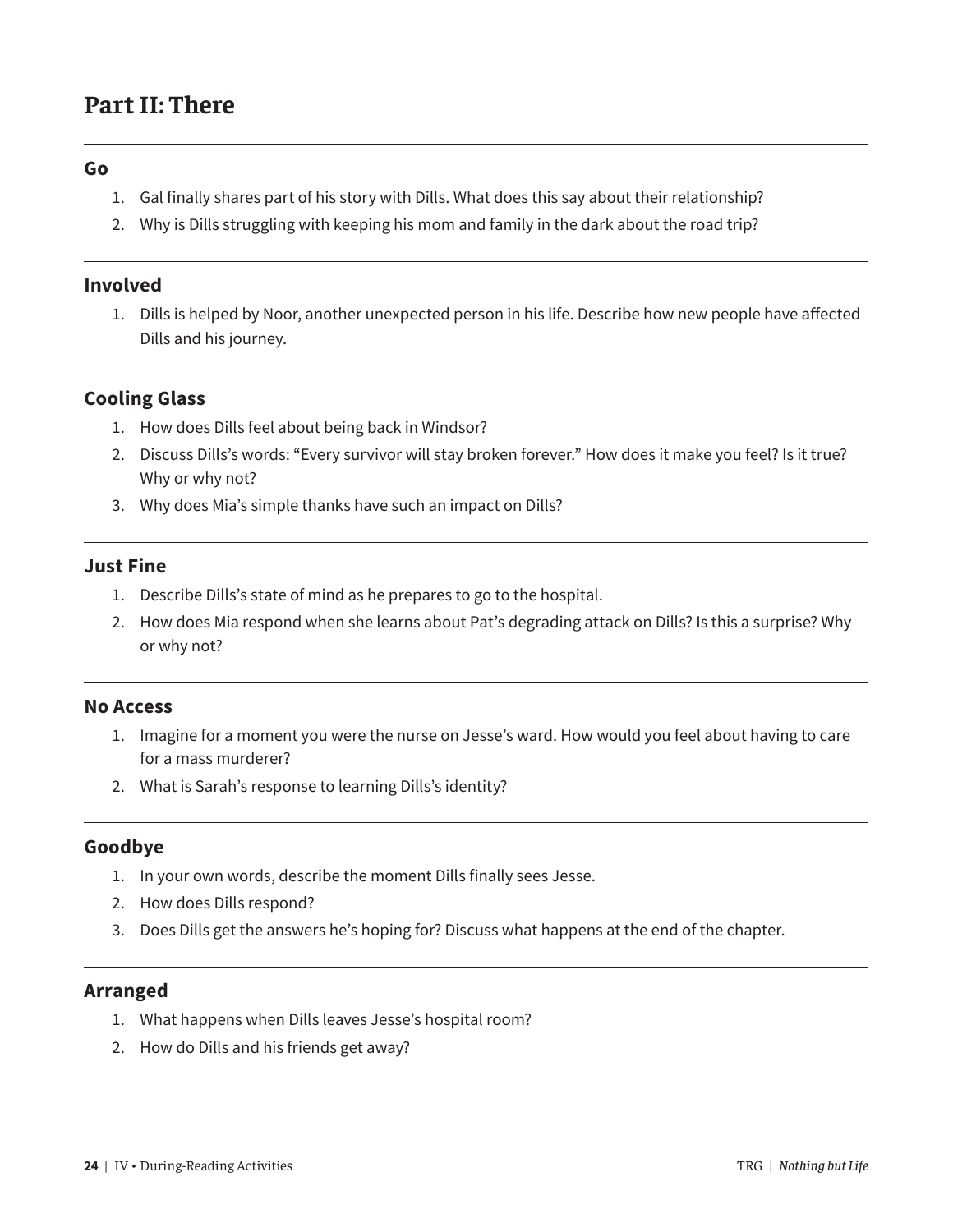#### **Told**

1. Why doesn't Dills text more information to Aunt Viv?

#### **Lovely**

- 1. Having to get the tire changed is such a quotidian thing, especially after the momentous events in the hospital. Describe how this scene builds tension.
- 2. Dills finally calls his mom. How does she respond? Why?

#### **Recognition**

1. Discuss how being recognized on the news could change things for Dills and his family.

#### **Siege**

- 1. Why does Dills think he needs to face the news people and his family by himself?
- 2. Compare and contrast Dills's mother's relief against her anger and disappointment in him.

#### **Dig**

1. Describe the atmosphere in Dills's home while the reporters wait outside.

#### **No Apology**

- 1. What has Sean realized? How has the road trip affected him?
- 2. Discuss how, even though Dills takes responsibility for his actions, the consequences are far from certain.

#### **On Your Terms**

- 1. The media attention has faded away. Why?
- 2. Dills still has to do his community service. Describe how his return to picking up garbage is/isn't routine.

#### **Far from Perfect**

- 1. Discuss Dills's mother's appearance and what this means for the situation and their relationship.
- 2. What is different about Pat? Why?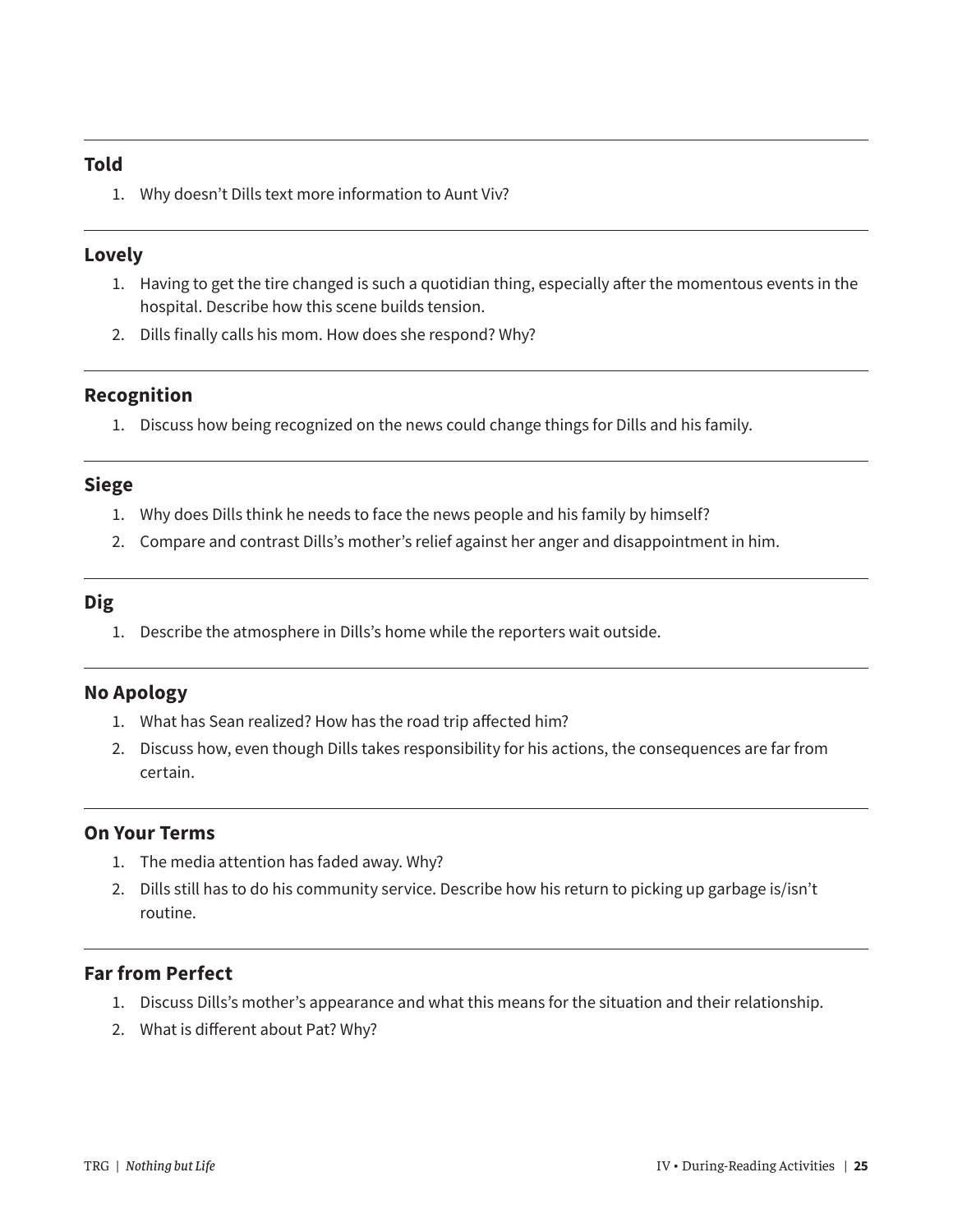#### **Your Story**

- 1. Why doesn't Dills run away from Walters? What has changed?
- 2. Can he trust her? Why or why not?

#### **Goodbye, Part II**

- 1. Dills's mother gets a phone call. Describe the scene and what she learns.
- 2. Discuss Gramma Jan's words: "Just come home when you can. This is home now."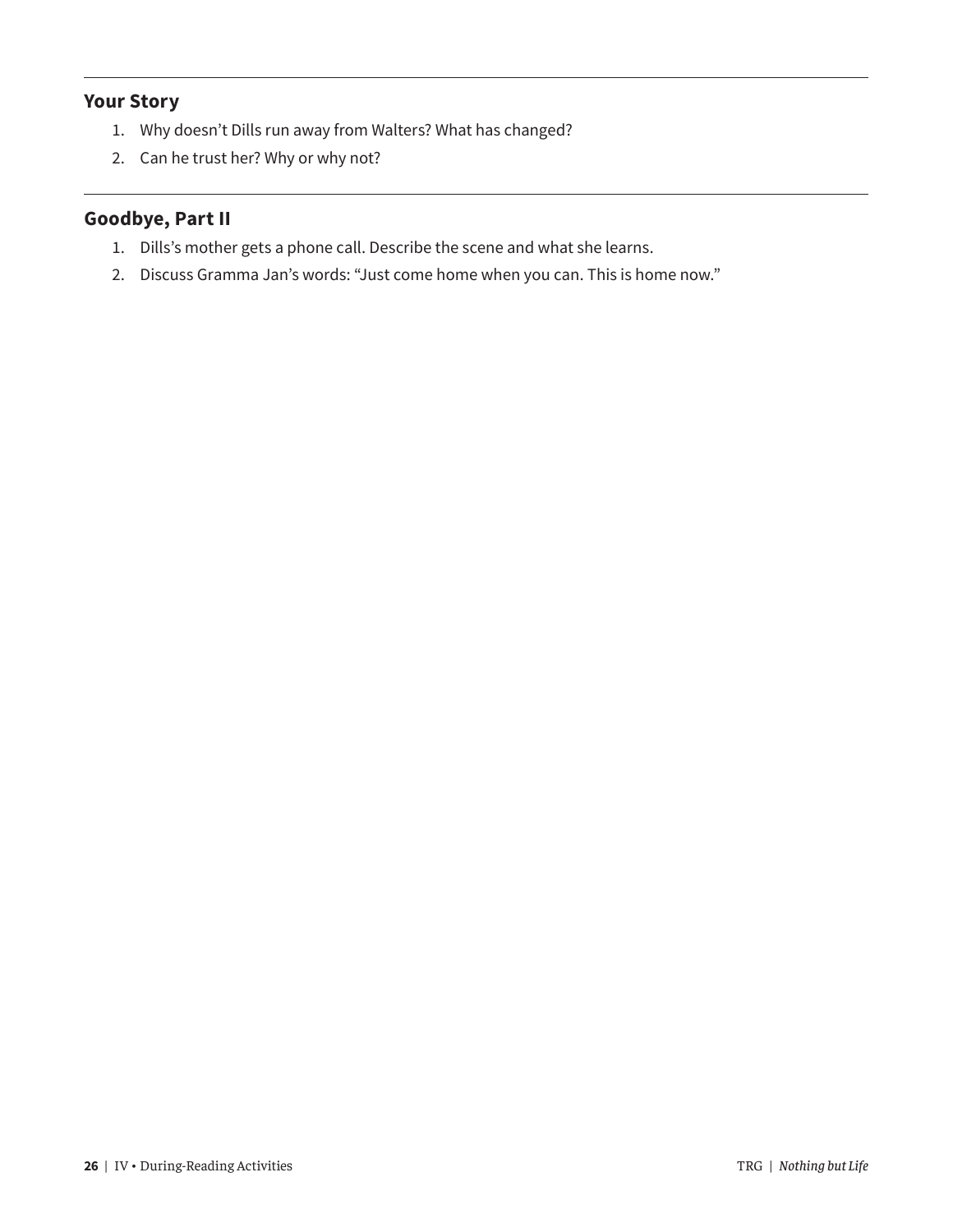### **Part III: Everywhere**

#### **Potential**

- 1. Life has settled into a waiting game. How does this uncertainty affect the family?
- 2. Dills has decided to tell Mia everything, including details he's never told anyone. Why now?
- 3. Who do you think is on the other end of the line when Dills answers the call?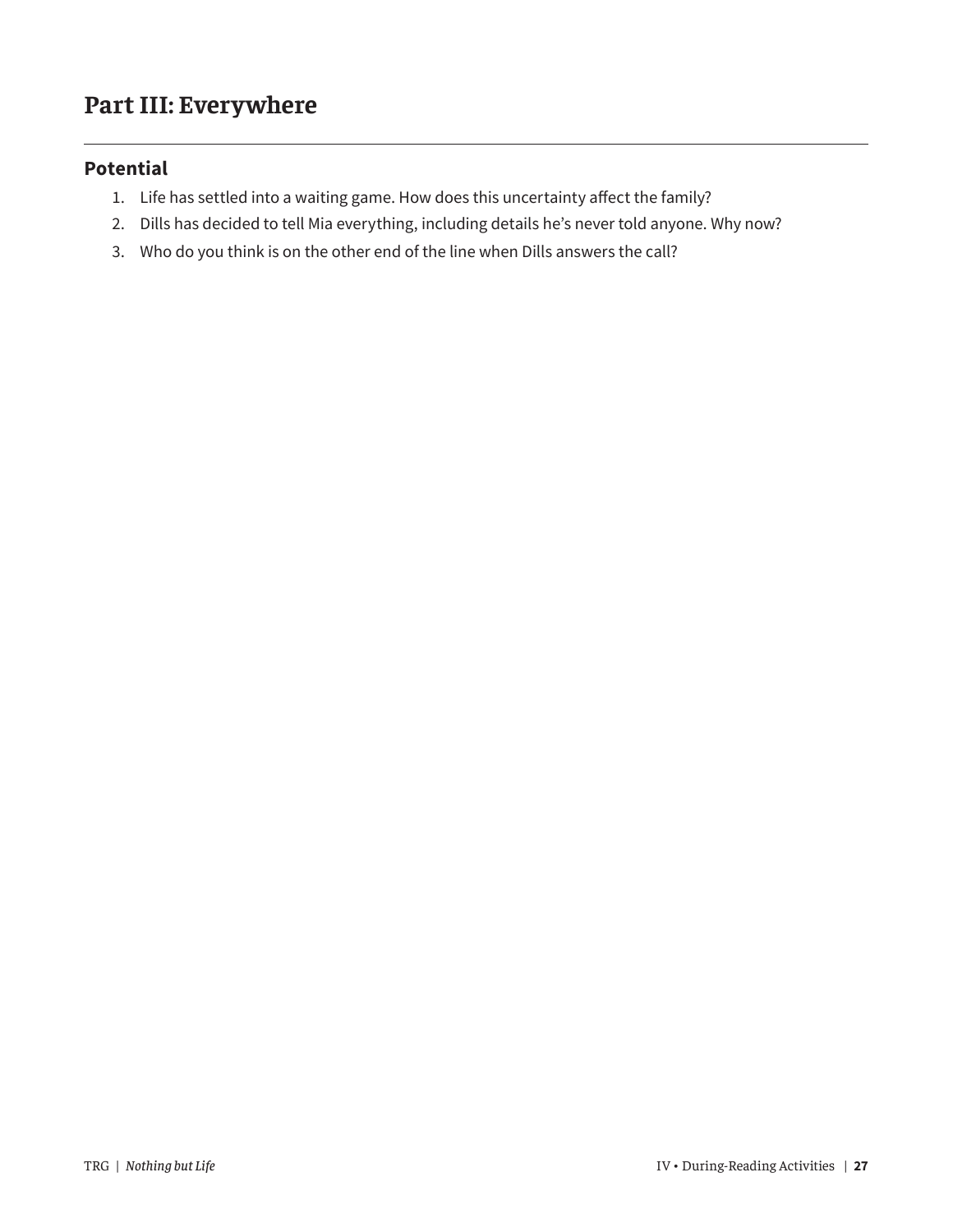### **Debate on Themes and Social Issues**

#### **Themes**

- Gun violence
- Gun control
- Mass shootings
- Post-Traumatic Stress Disorder (PTSD)
- Family dynamics
- Friendship
- Cultural differences
- Loyalty and love
- Misfits and outcasts
- Imagination and fantasy

#### **The Debate**

Hold a class discussion and vote on which theme to cover in the debate. (Alternatively, depending on the class composition and social context of the school, you may opt to select the theme[s].) Then, the class will be divided into teams and will prepare for their debate. A proper debate should run between 40–60 minutes in length, so larger classes may have multiple debates across multiple class sessions.

A debate primer can be found here: [edu.gov.mb.ca/k12/cur/socstud/frame\\_found\\_sr2/tns/tn-13.pdf](https://edu.gov.mb.ca/k12/cur/socstud/frame_found_sr2/tns/tn-13.pdf).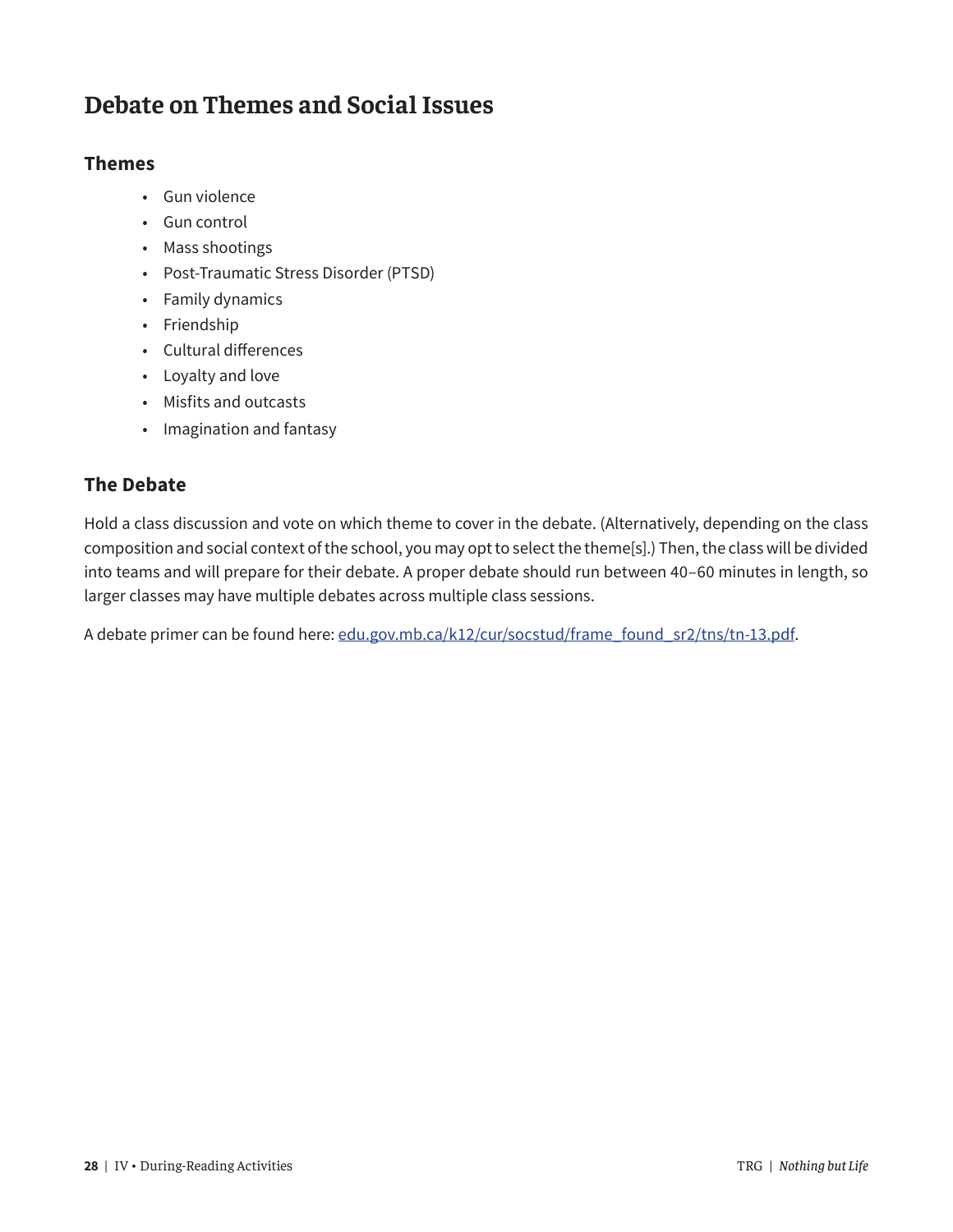# **V • AFTER-READING ACTIVITIES**

### **Character Study and Archetypes**

With a focus on classic literary archetypes, students will select one character to perform an in-depth character study, or two characters for a compare/contrast study. Key character attributes will be supported by direct material from the text. Possible projects could include formal essays, class presentations, video/online resources, blogs, simulated TikTok videos, and so on.

#### **Archetypes**

- Lover
- Hero
- Outlaw
- Magician
- Explorer
- Sage
- Creator
- Innocent
- Caregiver
- Jester
- Everyman
- Ruler

### **Personality Types**

Students will research and apply the sixteen Myers-Briggs personality types (abundant free resources are available online) to one or more of the following characters:

- Dills
- Jesse
- Dills's mother
- Gal
- Mia
- Pat
- Aunt Viv
- Sean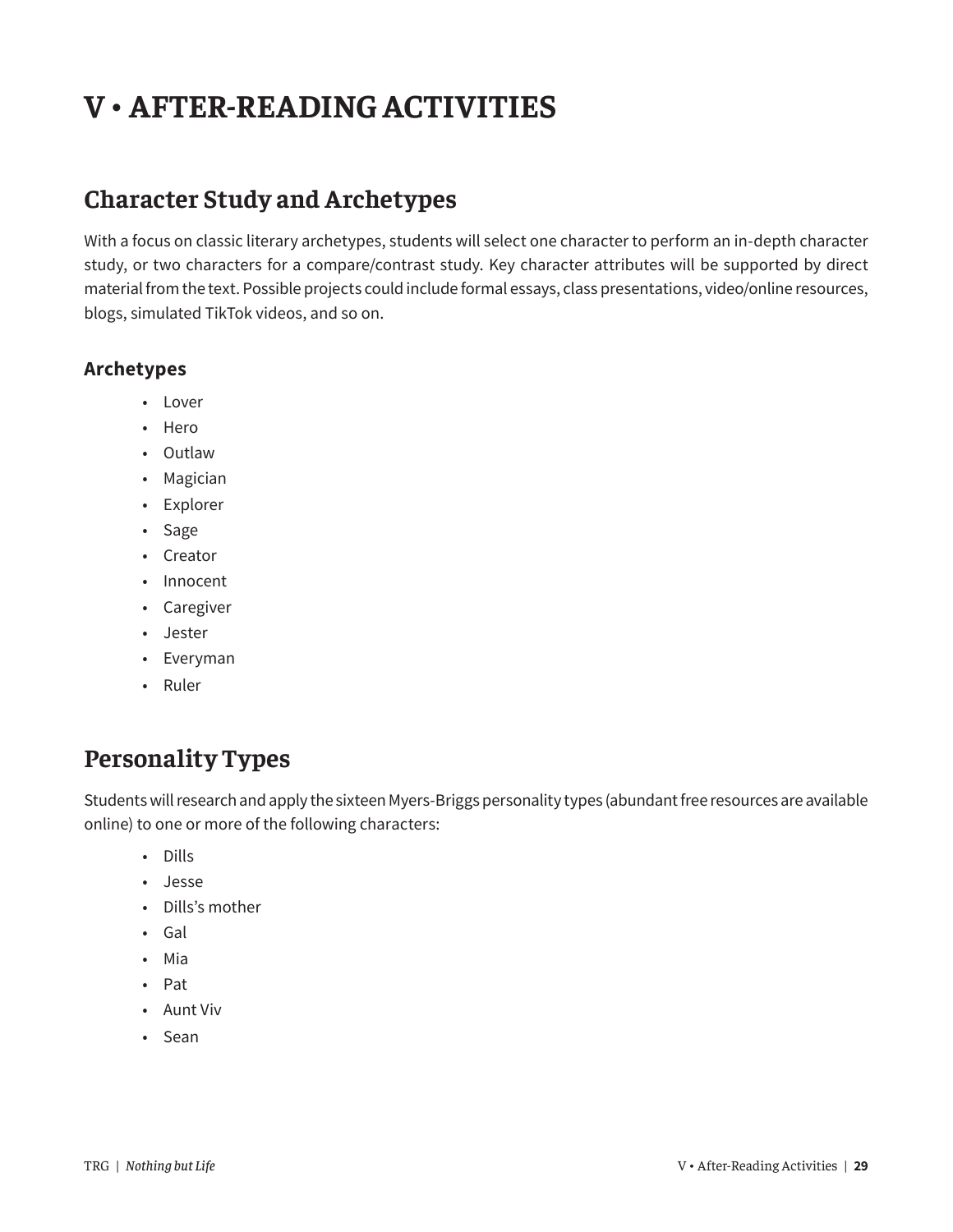In a TEDx-style presentation (can be done live or pre-recorded/produced online), students will present their findings to their peers. The classroom can be converted to a stage/audience venue, or tech-savvy students could reproduce TEDx with as much technology as they have access to and are comfortable with. This should not be pure analysis, but students should find an "angle" for their presentation that presents their findings in an informative and interesting way. Example: "Jesse: a surprising ISFJ Nurturer."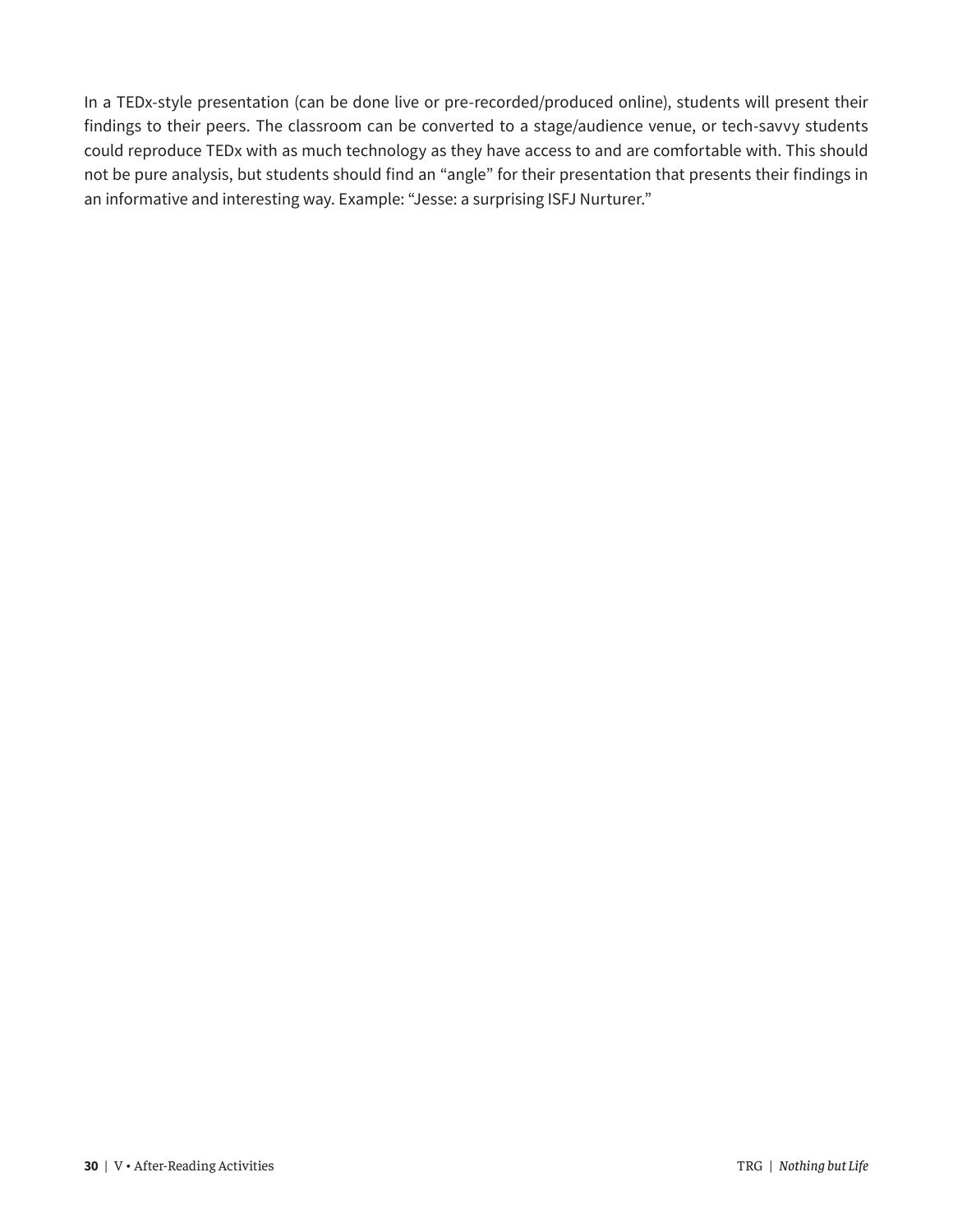### **Character Intersections and Influences**

Choose three characters and complete the Venn diagram based on one aspect of character of your choice (emotion, life choices, interests, etc.):

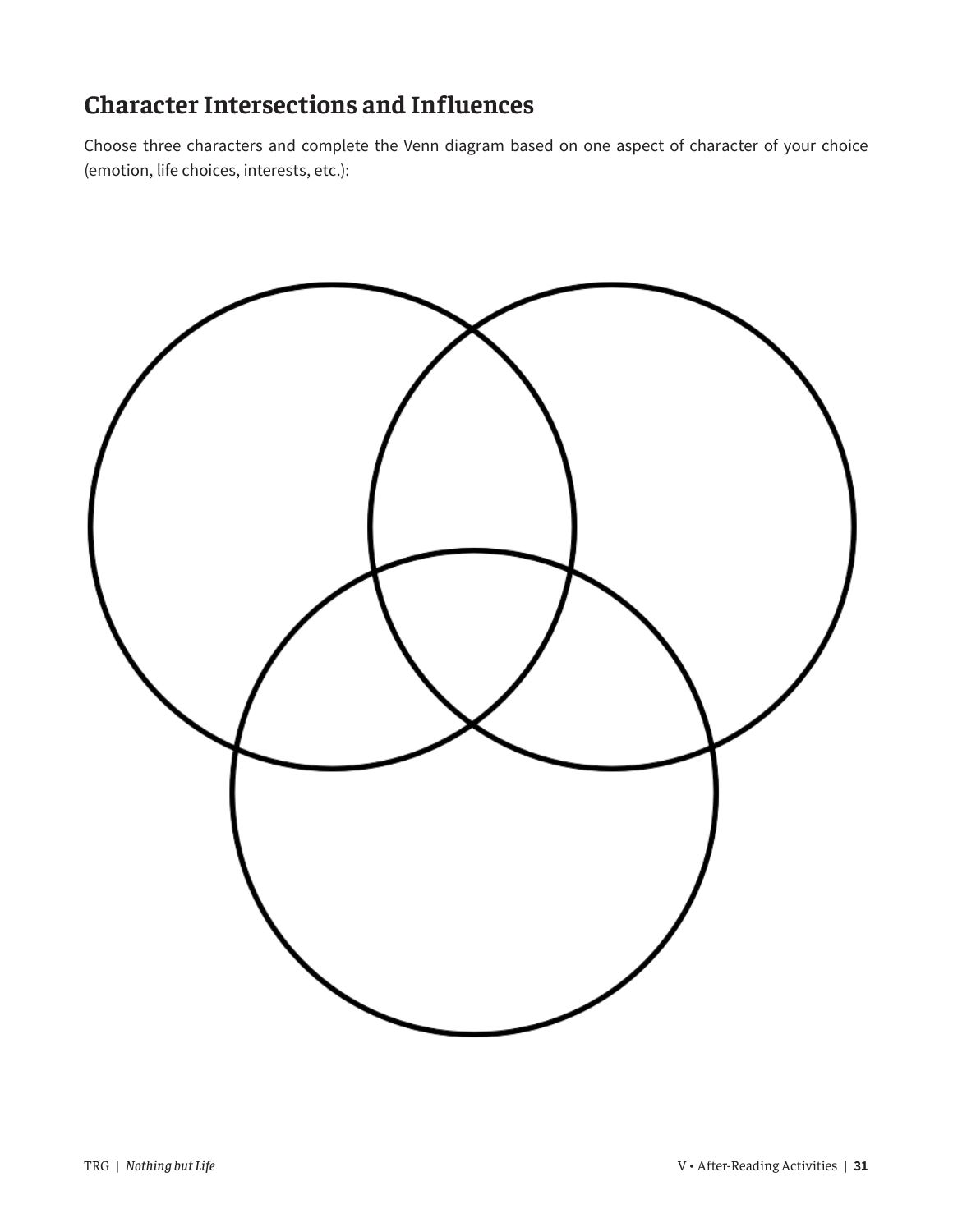### **Studying "26" by Rachel Eliza Griffiths**

The title of *Nothing but Life* is taken from "26" by Rachel Eliza Griffiths, a poem written in response to the horrific shooting at Sandy Hook Elementary School that occurred on December 14, 2012. The author, Brent van Staalduinen, has received permission and encouragement to use her words in the title and epigraph for the novel.

The poem can be found here: [poets.org/poem/26](https://poets.org/poem/26).

Students will read and discuss the poem in class, paying particular attention to the lines from where the book's title and epigraph have been drawn.

#### **Content Warning**

The context for this poem is a shooting at an elementary school, where twenty children and six staff members were killed. Given the horrific nature of this crime, care should be taken when discussing and/or researching this topic.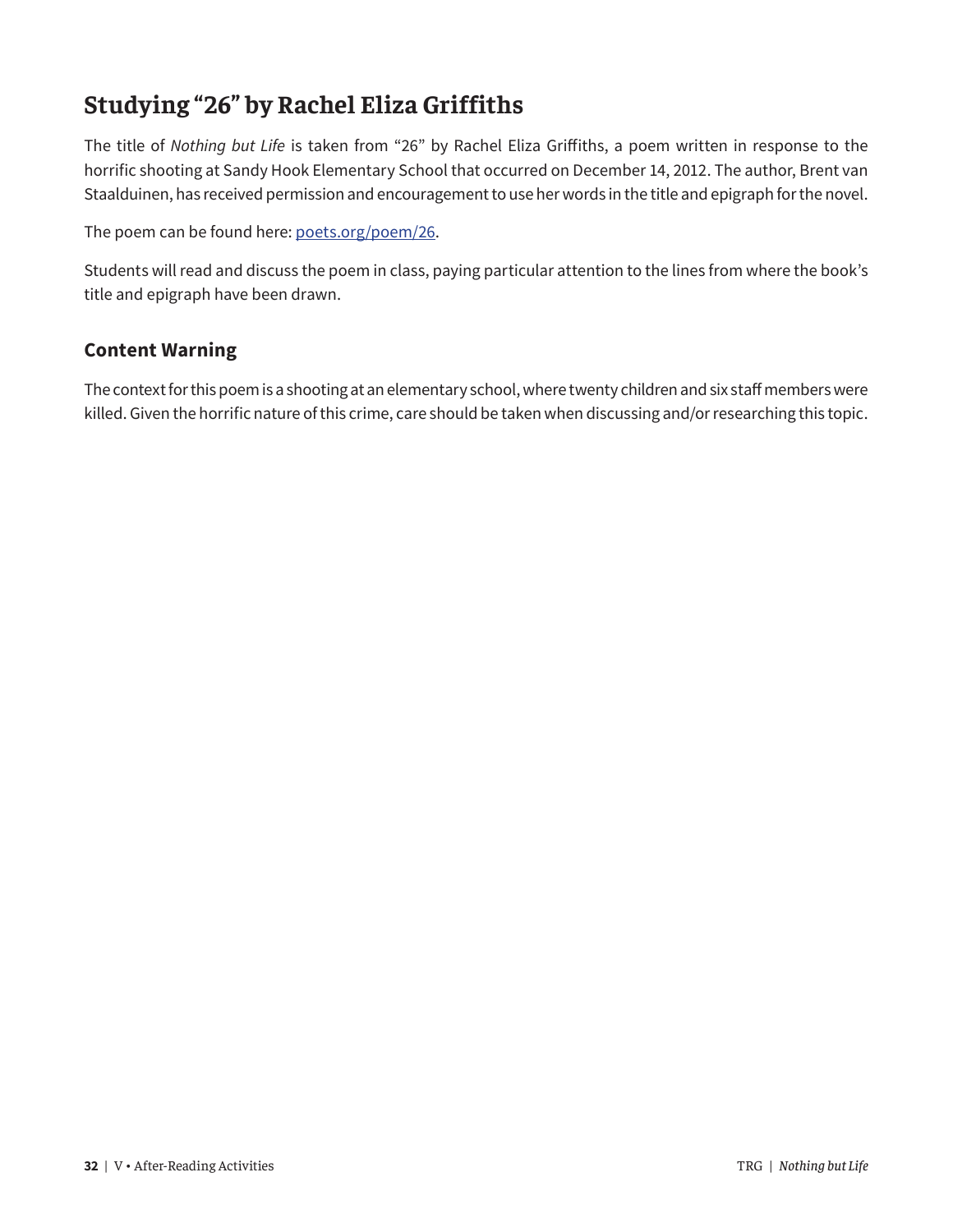### **Studying "26" by Rachel Eliza Griffiths Handout**

The poem can be found here: [poets.org/poem/26](https://poets.org/poem/26).

| SIGNIFICANT LINE, PHRASE, OR WORD | WHY IS IT RELEVANT TO THE NOVEL? |
|-----------------------------------|----------------------------------|
|                                   |                                  |
|                                   |                                  |
|                                   |                                  |
|                                   |                                  |
|                                   |                                  |
|                                   |                                  |
|                                   |                                  |
|                                   |                                  |
|                                   |                                  |
|                                   |                                  |
|                                   |                                  |
|                                   |                                  |
|                                   |                                  |
|                                   |                                  |
|                                   |                                  |
|                                   |                                  |
|                                   |                                  |
|                                   |                                  |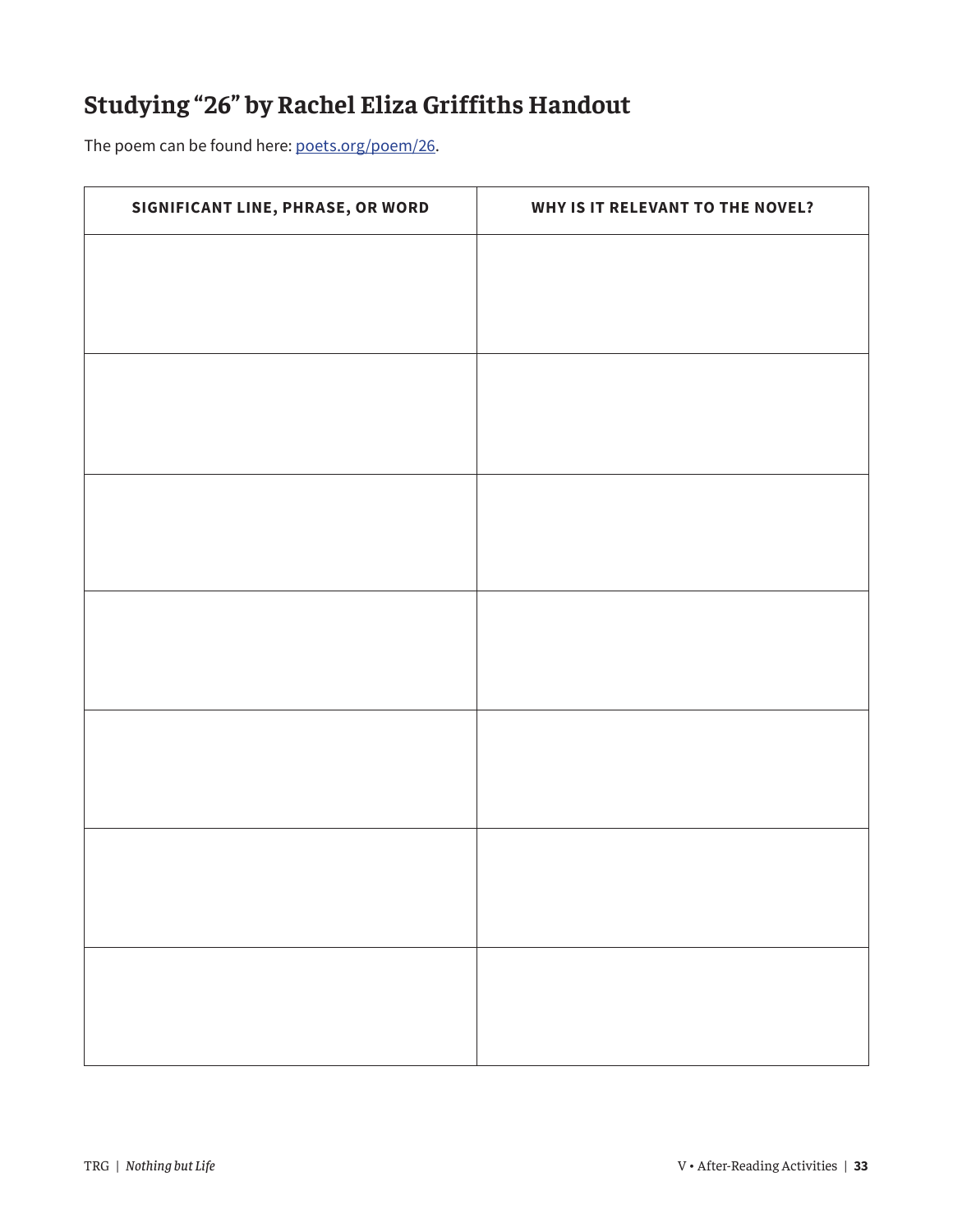### **Opinion Essay**

Students will write an opinion essay on an aspect of the novel that they find interesting and/or worthy of discussion that 1) makes use of quoted/direct material from the text, and 2) incorporates outside material in their essay, such as teacher-assigned supplemental readings or student-supplied material (favourite poems, songs, articles, blogs, Instagram posts, and so on).

#### **Examples**

- 1. Dills's mom is a hero: how she saved her son
- 2. Forgiveness is overrated: why it's okay for Dills to hate Jesse
- 3. Mia could do better: why Dills is an unsuitable best friend
- 4. Canada isn't immune: how the book sheds light on our own gun problems

### **Defining the Genre**

In terms of general category or genre, *Nothing but Life* is a young adult (or YA) novel. However, the book potentially blurs the lines between other genres, particularly around Dills hearing Jesse's voice.

For the purposes of this task, we will be working on the presumption that Jesse's voice is real, and that somehow he can project it across vast distances into Dills's ears and mind. If so, this takes the book beyond the literal and everyday and into the realm of the fantastic.

#### **Step 1**

Students will research genres and the sub-genres online.

Note: Genre is a malleable concept, and the students may note the conflicting and contrasting definitions and explanations for different genres. This is good confusion, and can be used to help the students understand that everyone reads and understands literature differently, even the "experts."

#### **Step 2**

Students will work in pairs or small groups to come up with two things:

- 1. The established genre they think most defines the book
- 2. Their own genre for the novel, using entirely new terms and their own language

#### **Step 3**

The groups will share their ideas with the class, with you keeping track of the terms on the board or other visual means. Are there any trends? Any genres that come up more than others?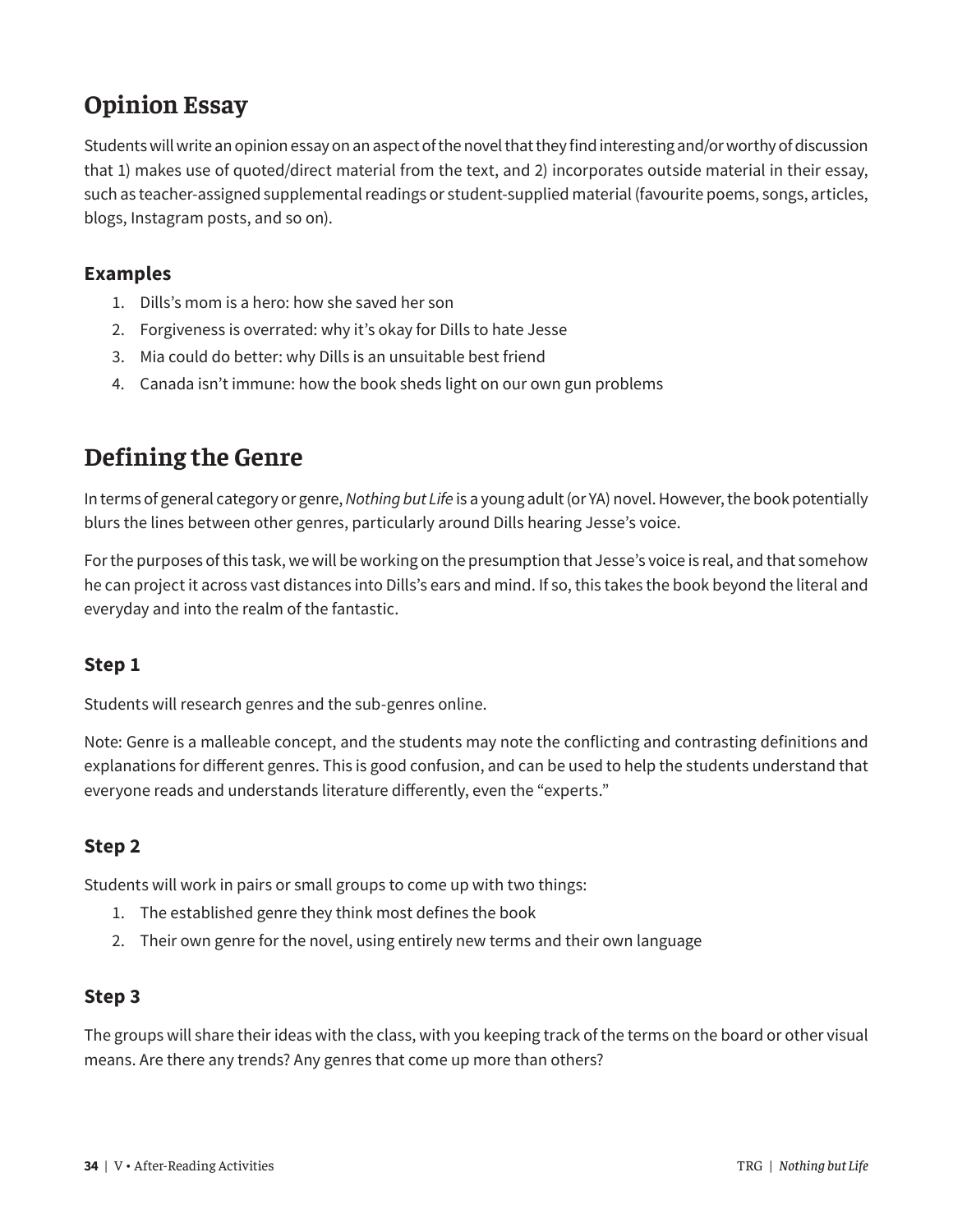#### **Step 4**

To coalesce the class work, lead a guided follow-up discussion on genre.

#### **Extension**

You may lead an in-depth discussion and in-class exploration of the following genre topic: magical realism vs. fabulism vs. surrealism.

### **Extensions and New Endings**

The ending of the novel is ambiguous in that we're not explicitly told who is on the other end of the line or what the news is. We can certainly make informed theories and predictions, but the author has intentionally left this open to interpretation.

Students will create an extension (a scene that shows what happens next) or an alternate ending (rewriting the final chapter) for the novel. This will be accomplished through creative writing (prose, movie script, playwriting, etc.) and presentation, either in class or through other audio-visual media (video, blogging, staged play, etc.).

### **Podcast Interview**

Students will script and perform an interview either between:

- 1. Two novel characters,
- 2. A well-known podcaster and a novel character, or
- 3. Themselves and a character from the novel.

The presentation can either be done live in class or pre-recorded and produced like an actual podcast.

#### **Extension**

A creative extension to make the podcast more fun/informative could be to add other audio material — such as old interviews, movie tie-ins, and music — for the characters to respond to mid-interview.

### **Community Help Resource**

Students may be inspired to find new ways to talk about the numerous social issues presented in the novel (the list of themes can help pinpoint an issue, although the list isn't exhaustive).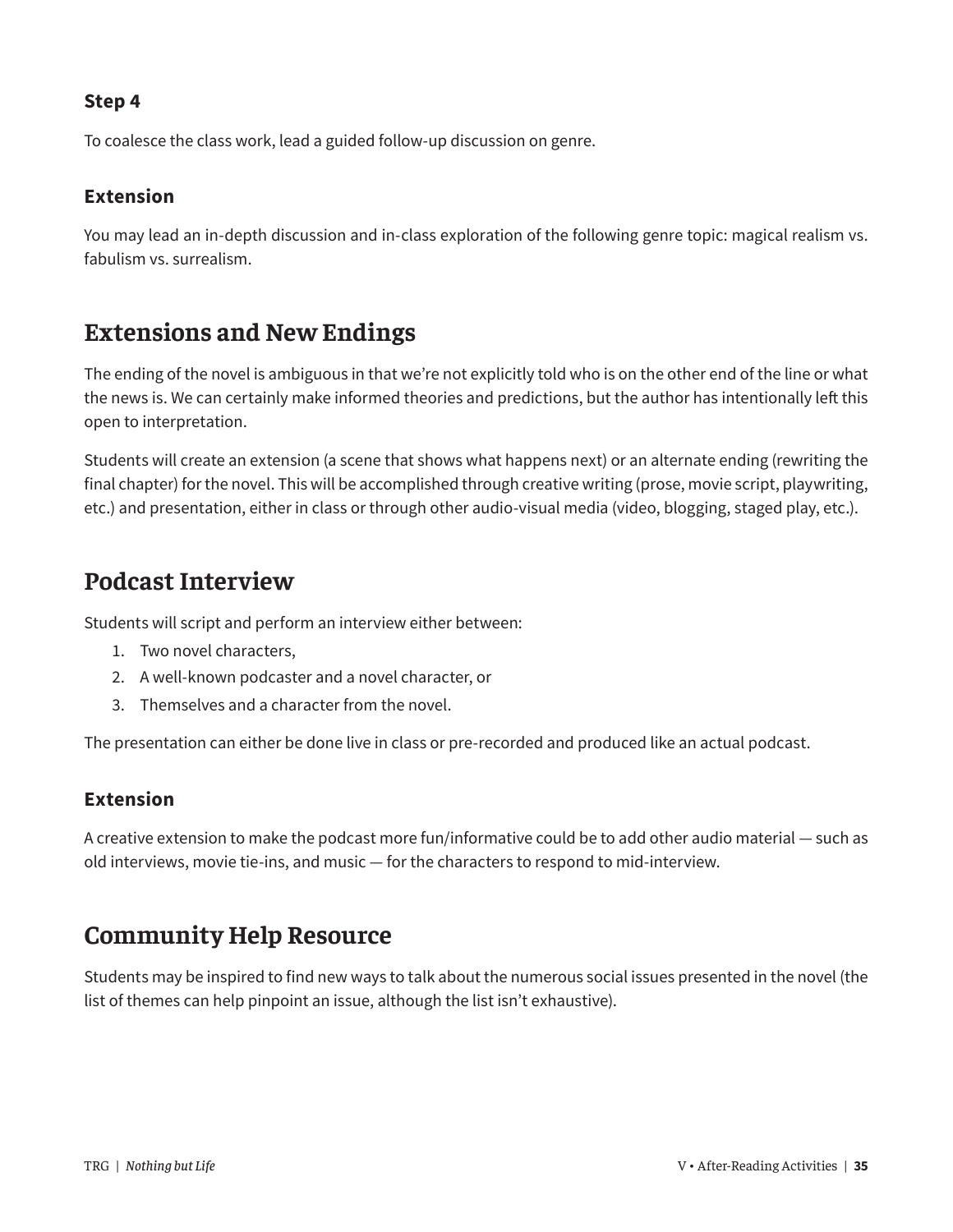One issue will be identified and researched, and using material from the novel, such as character quotes/ testimonials (real or imagined) or other language/passages, students will create a resource to help members of their community understand and/or respond to the issue. This could be done in a number of ways, depending on student interests and comfort levels, such as brochures, webpages, posters, or TV/radio PSA scripts (or any combination thereof).

### **Book Club Meeting**

A book club is a setting in which readers can meet and share their ideas and responses to a book-length work. Often lighthearted and fun — although serious subject matter can drive the mood in the other direction — book clubs are a way for book lovers to meet and socialize in a literature-loving atmosphere. A class book club functions in the same way: small groups will get together and discuss key aspects of the book.

#### **Procedure**

Break the class into groups composed of 3–4 students (or any other number that works for the class context) and assign a specific assignment to each for the book club meeting next class. This can be done in a number of ways, such as having each group focus on one literary aspect of the work (character, theme, etc.) or prepare a personal conclusion/impression of the work that will be brought to and shared with the group.

During the designated class period, students will meet and present their prepared remarks/writings. It is helpful to give each student a role (timekeeper, discussion moderator, record keeper, etc.) to aid in focus, and to ensure that the time isn't just a hangout. That said, low lighting, beverages, snacks, music, and other "un-academic" touches can promote a fun book club atmosphere.

The key takeaways and assessment foci will be on reading comprehension of the novel and a personal reaction to the work. It is essential that you either attend and monitor group discussions to assess students on how well they know/have interacted with the work, or in larger classrooms, have a written response submitted after the book club to assess student progress.

### **Write Your Own Back Cover Copy**

Have the students write their own back cover copy for *Nothing but Life*. Have them review the book's back cover, and provide a few other examples to serve as inspiration (books they've studied as a class, teacher favourites, popular works, etc.). In a Q&A, ask the students why the examples are effective, focusing on how interest is generated with minimal but dramatic language and a focus on conflict/struggle.

The new back cover copy must:

- Be no longer than 150 words in length
- Briefly describe the main conflict of the novel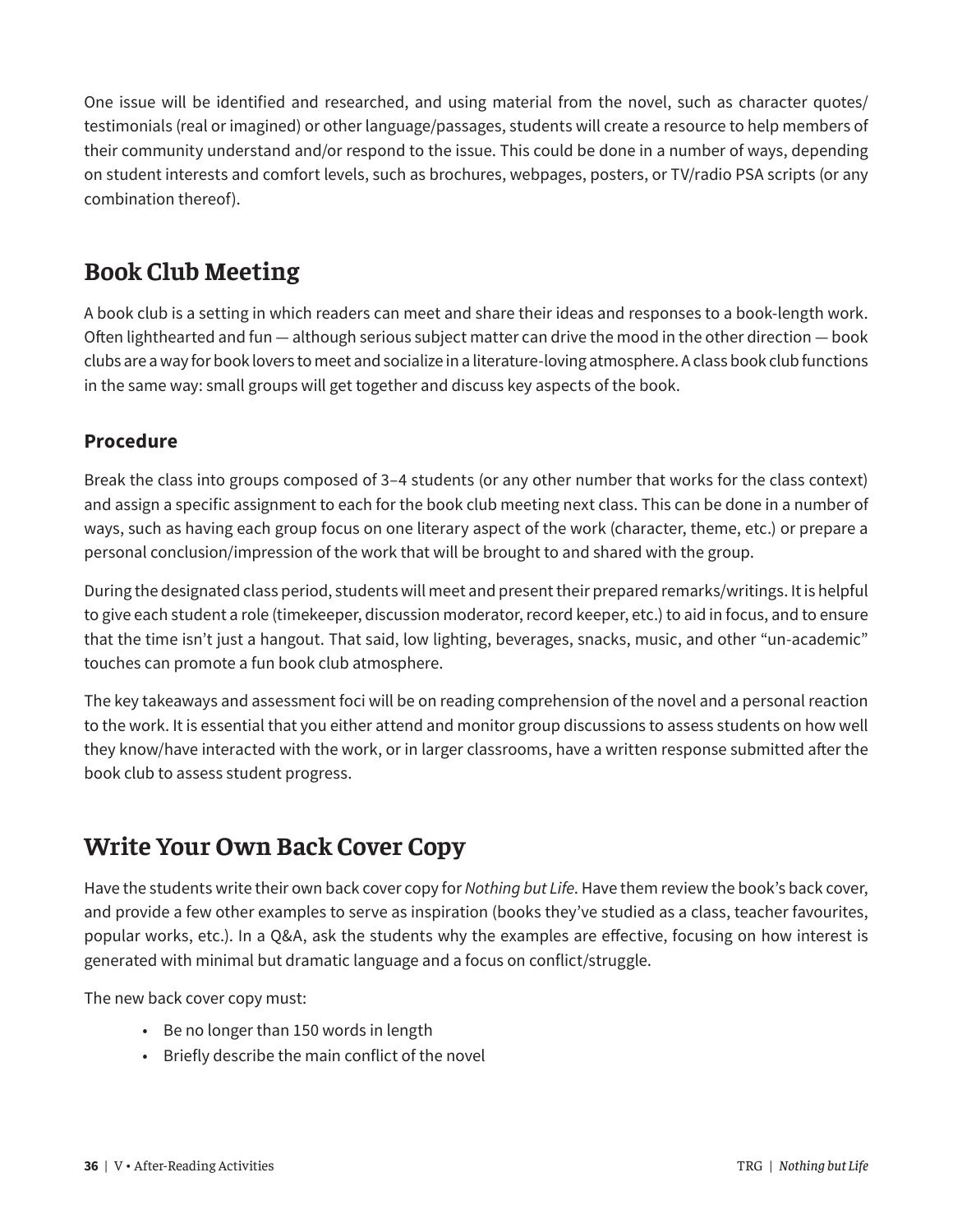- Identify the protagonist and his main struggle (other characters should only be mentioned if essential to this conflict)
- Contain no spoilers other than those necessary to establish dramatic tension
- Act as a gateway into the novel

Here is the book's back cover copy:

Dills and his mom have returned to Hamilton, her hometown, hoping to leave the horrors of Windsor behind. But it's impossible to escape the echoes of tragedy, and trouble always follows trouble.

When Dills hurts a new classmate, it comes out in court that he was in the Windsor High library when the shooter came in. But he won't talk about what he saw, what he still sees whenever he closes his eyes. He can't. He definitely can't tell anyone that the Windsor Shooter is his stepfather, Jesse, that Jesse can speak into his mind from hundreds of kilometres away, and that Dills still loves him even though he committed an unspeakable crime.

### **Facing Justice**

Because of his poor choices, Dills experiences the youth justice system firsthand, from laid charges to sentencing to time served. In researching the novel, the author spent time in a number of courtrooms as well as looking up youth offender procedures and sentencing guidelines for numerous jurisdictions. The result is a hybrid of a number of systems (i.e., you might not see a probation officer who looks like Sean walking around Hamilton, Ontario!) woven together in the novel.

Students who live in places where courtrooms are accessible will visit a local court on their own while it is in session to see the local justice system at work in real time. Alternatively, for students who don't have access to a physical court, virtual or online visits are acceptable. While attending court, students will take notes using the Facing Justice Handout.

Students will then make a brief, prepared presentation (1–2 minutes) to their class about what was observed and learned.

Note: Courts are generally accessible to the public, but specific local guidelines will vary in terms of access and timings. Ideally, students should visit the court individually (they may be permitted to attend in pairs, but courts will not allow groups without special permission). Encourage them to dress up for the occasion and make sure to follow all posted rules and guidelines.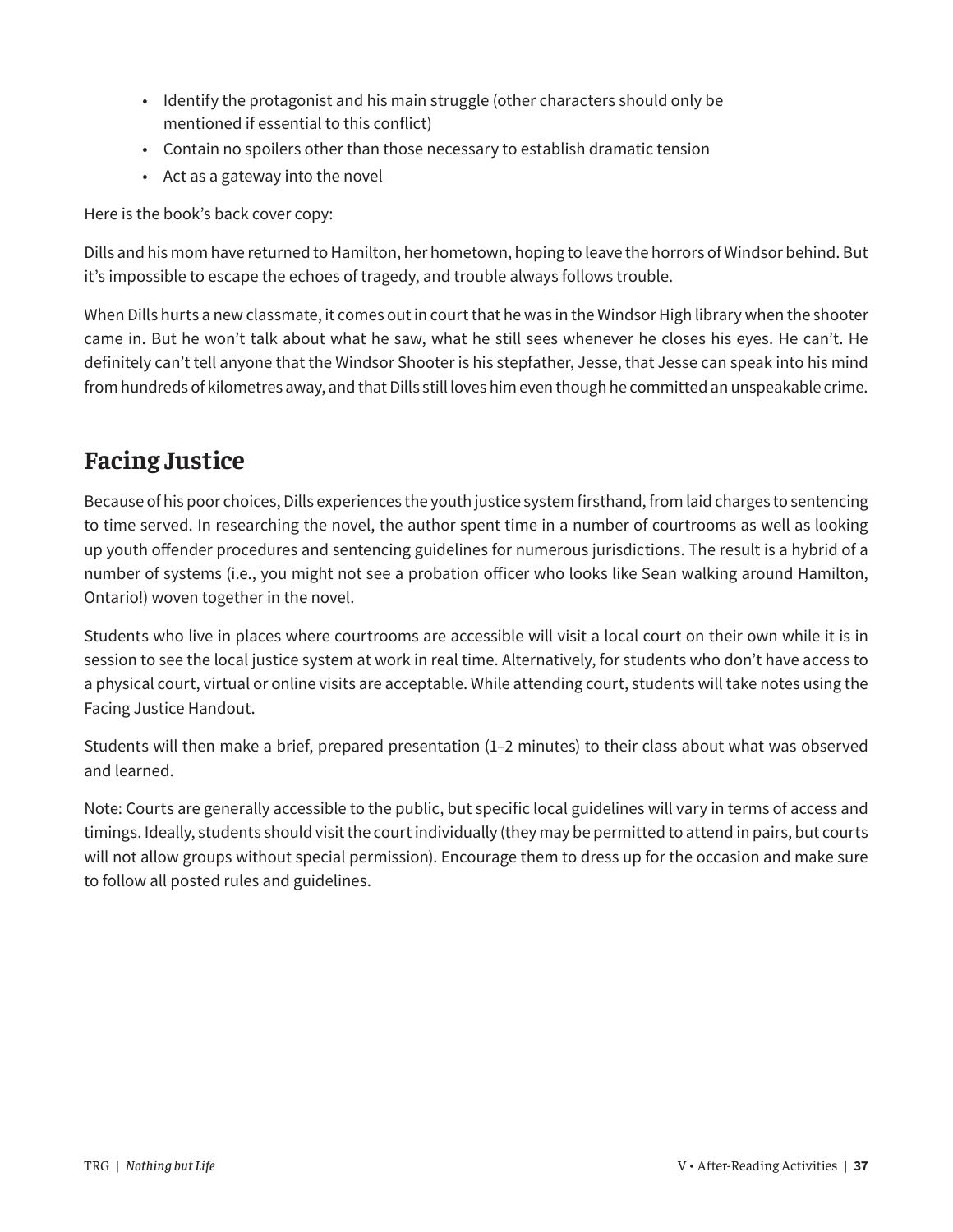### **Facing Justice Handout**

| <b>COURT LOCATION AND TYPE:</b>  |                            |                                                  |
|----------------------------------|----------------------------|--------------------------------------------------|
| <b>WHAT KIND OF CASE WAS IT?</b> | <b>WHAT DID I OBSERVE?</b> | <b>WHAT WAS UNUSUAL OR</b><br><b>UNEXPECTED?</b> |
|                                  |                            |                                                  |
|                                  |                            |                                                  |
|                                  |                            |                                                  |
|                                  |                            |                                                  |
|                                  |                            |                                                  |
|                                  |                            |                                                  |
|                                  |                            |                                                  |
|                                  |                            |                                                  |
|                                  |                            |                                                  |
|                                  |                            |                                                  |
|                                  |                            |                                                  |
|                                  |                            |                                                  |
|                                  |                            |                                                  |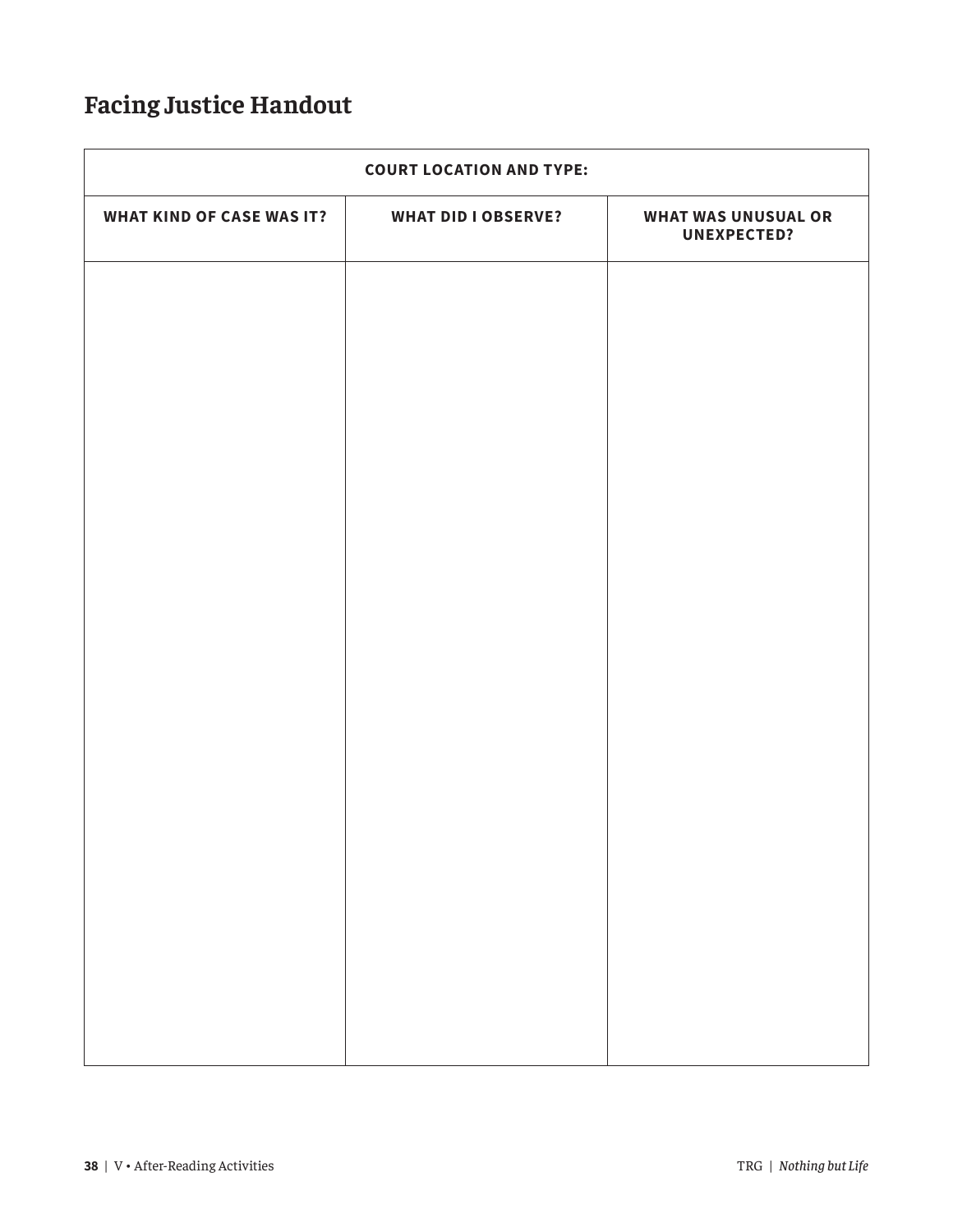### **Character Playlist and Presentation**

Have the students choose one of the characters from the novel:

- Dills
- Jesse
- Dills's mother
- Gal
- Mia
- Pat
- Aunt Viv
- Sean

For their chosen character, have the students create a small music playlist (9–10 songs) that encapsulates the character's personality and other attributes. Students will choose a Highlight Tune (1 song) to focus on and, in a classroom/online presentation, will:

- 1. Play the song;
- 2. Provide lyrics; and
- 3. Share a 2–3 minute prepared analysis of the song and why it's appropriate for the character. The analysis must make 3–4 direct references to the novel (with page numbers) by summarizing or relaying quoted material.

### **Is Jesse's Voice Real?**

In a guided class discussion, students will discuss whether Jesse's voice is real or whether it's a product of Dills's bruised psyche and an extension of his PTSD.

#### **Procedure**

Students will be told to look into the guiding question "Is Jesse's voice real, or is it all in Dills's mind?," focusing on two areas: magical realism/fabulism/fantasy (Jesse is actually speaking to him from hundreds of kilometres away), and PTSD (Jesse's voice is just in Dills's mind). They will come up with their own hypothesis/opinion and choose 2–3 passages from the novel to back up their ideas. This will be done in preparation for a guided discussion in the next class.

For smaller classes, a class-wide discussion, where every student has a chance to present their ideas, is an excellent way for all students to see and hear different ideas about the novel. Larger classes can be divided into sub-groups for more focused discussions. As each student presents, other students will take notes in their class notes or reading journals in preparation for the next step.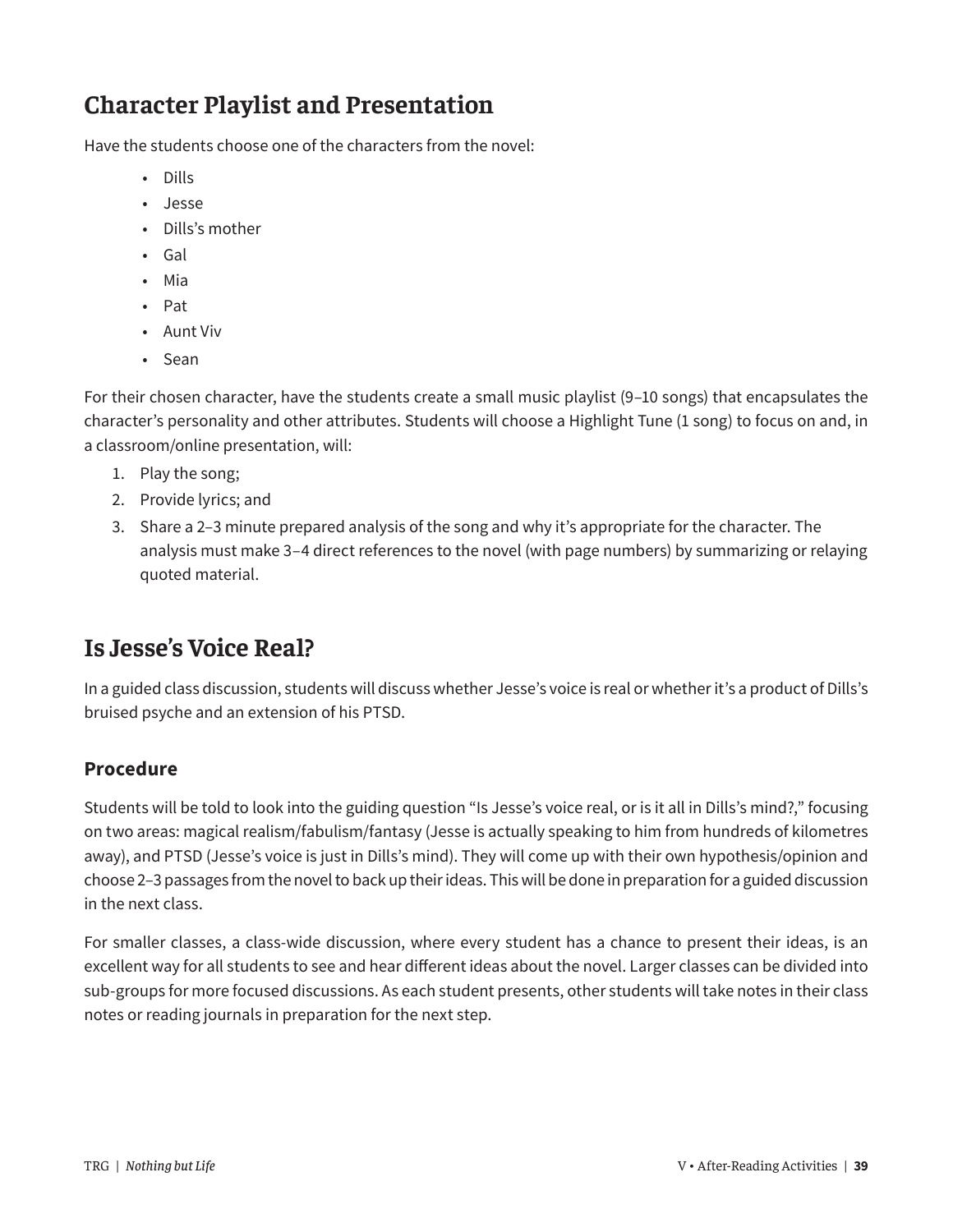Students will then write a brief follow-up passage in their reading journals (or other written response that can be assessed by you) that either maintains their first assertion about the topic or states a changed opinion based on their peers' presentations. Students will reflect on theirs and their classmates' ideas and how they reached this conclusion.

### **General Discussion Questions**

- 1. Hate is an incredibly powerful emotion. Respond to Dills's statement that he can't hate Jesse, even after what he's done. Is this realistic? Reasonable? Why?
- 2. Dills isn't a violent person, but he still makes the extreme decision to lash out at Pat with a box cutter. What has pushed him so far, and why?
- 3. How important was it for Dills's mom to return to her Hamilton home?
- 4. Do you feel that Dills has received the support he needs to heal from the incredible tragedy that now defines his everyday existence? Why or why not?
- 5. Describe how Mia and Gal's relationship is unique in terms of age and their cultural backgrounds.
- 6. How is Dills affected by the strong women in his life?
- 7. A school shooting is an incredibly tragic and traumatic event. School boards and governments spend a lot of time preparing for the unthinkable through lockdowns and even active shooter drills. Is this enough? In terms of your own experiences, do you feel like you'd know what to do in such a situation? Why or why not?
- 8. Imagine for a moment you were in Dills's position. Would you go back to Windsor? Why or why not?
- 9. How well has the family responded to the tragedy, both toward Dills and Jesse as victim and perpetrator, but also in general?
- 10. Do you feel Dills has changed by the end of the novel? Why or why not? What about his mother? Mia? Gal? Jesse?
- 11. How would you describe the women in Dills's family?
- 12. The "road trip" is a classic trope in literature. Beyond the obvious reality that they drive to Windsor, describe how the trip taken by Dills and his friends fits into this device.
- 13. Of all the characters we encounter in the novel, who stands out to you as an example of strength? Why?
- 14. Would you describe Dills as a hero? Why or why not?
- 15. We hear a lot in media and entertainment about the idea of *closure*; define the term *closure* and explain whether you feel Dills has reached it by the end of the novel.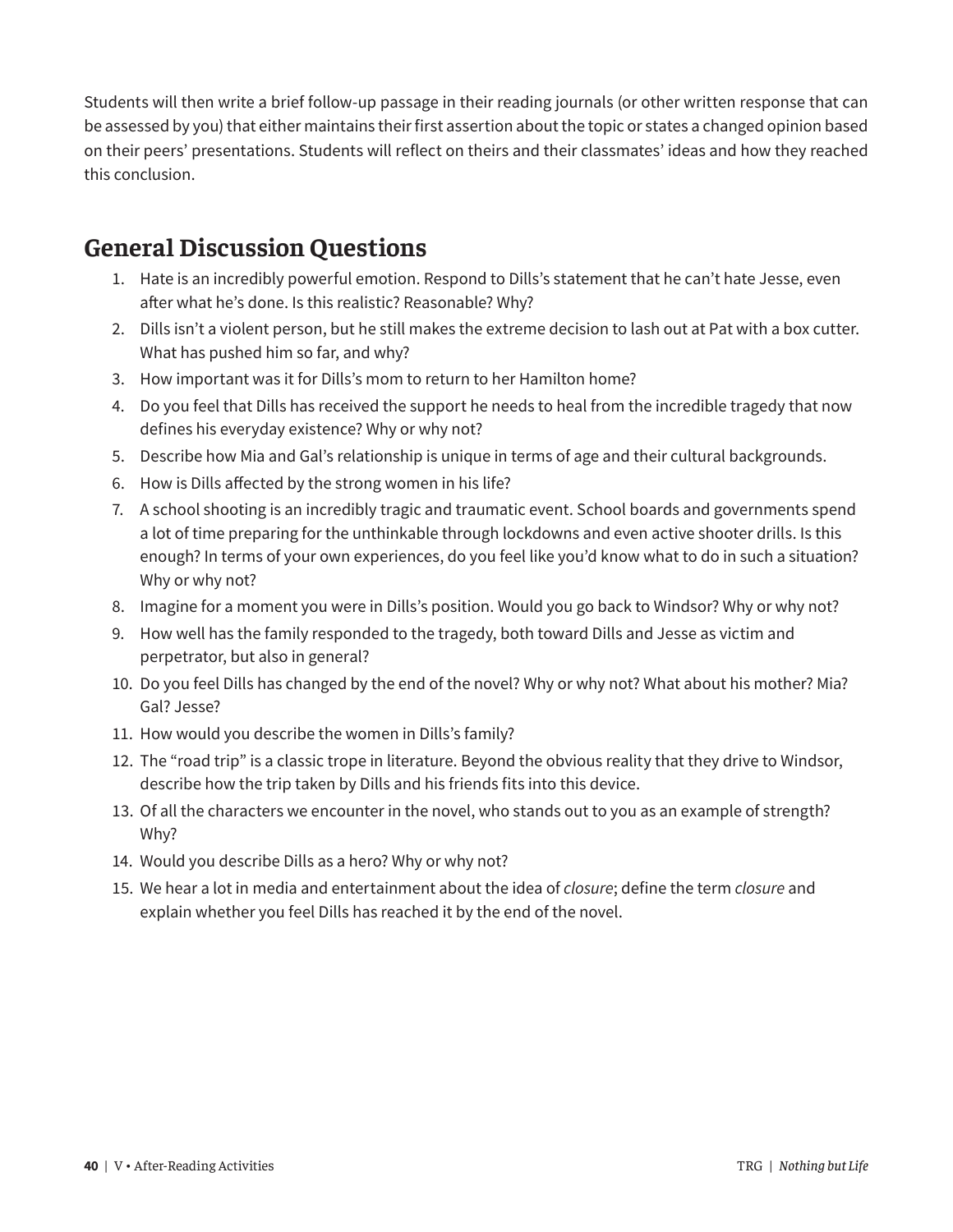# **VI • ONTARIO CURRICULUM CONNECTIONS**

### **English: Grade 9-12 Curriculum Expectations**

#### **Oral Communication**

#### *■ OVERALL EXPECTATIONS*

- 1. Listen in order to understand and respond appropriately in a variety of situations for a variety of purposes.
- 2. Use speaking skills and strategies appropriately to communicate with different audiences for a variety of purposes.
- 3. Reflect on and identify their strengths as listeners and speakers, areas for improvement, and the strategies they found most helpful in oral communication situations.

**Applies to**: Gun Control; Debate on Themes and Social Issues; Personality Types; Book Club Meeting; Character Playlist and Presentation; Facing Justice

#### **Reading and Literature Studies**

#### *■ OVERALL EXPECTATIONS*

- 1. Read and demonstrate an understanding of a variety of literary, informational, and graphic texts, using a range of strategies to construct meaning.
- 2. Recognize a variety of text forms, text features, and stylistic elements and demonstrate understanding of how they help communicate meaning.
- 3. Use knowledge of words and cueing systems to read fluently.
- 4. Reflect on and identify their strengths as readers, areas for improvement, and the strategies they found most helpful before, during, and after reading.

**Applies to**: Themes in the Novel; Literary Elements; Chapter Response Questions; Studying "26" by Rachel Eliza Griffiths; Book Club Meeting; General Discussion Questions

#### **Writing**

#### *■ OVERALL EXPECTATIONS*

- 1. Generate, gather, and organize ideas and information to write for an intended purpose and audience.
- 2. Draft and revise their writing, using a variety of literary, informational, and graphic forms and stylistic elements appropriate for the purpose and audience.
- 3. Use editing, proofreading, and publishing skills and strategies, and knowledge of language conventions, to correct errors, refine expression, and present their work effectively.